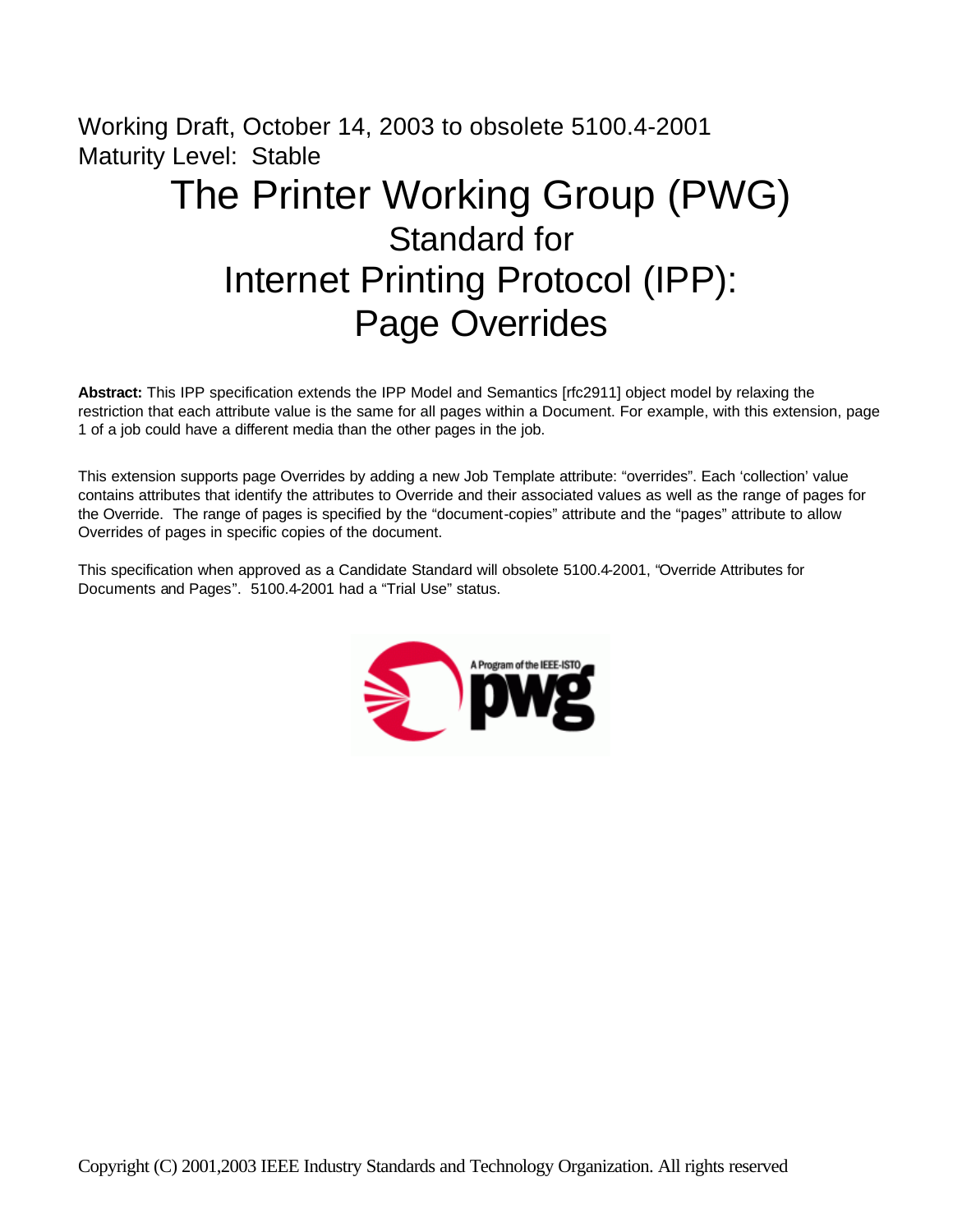Working Draft, October 14, 2003 Maturity Level: Stable

# The Printer Working Group (PWG) Standard for Internet Printing Protocol (IPP): Page Overrides

This version of the PWG Proposed Standard is available electronically at:

ftp://www.pwg.org/pub/pwg/ipp/new\_EXC//wd-ippOverride10-20031014.pdf, .doc

This document is a Working Draft for an IEEE-ISTO PWG Candidate Standard. For a definition of a "PWG Candidate Standard" and its transition to a "PWG Standard", see: ftp://ftp.pwg.org/pub/pwg/general/pwg-process.pdf. After approval by the PWG (by a Last Call) to transition a PWG Working Draft to a PWG Candidate Standard, the resulting PWG Candidate Standard will be available electronically at: ftp://ftp.pwg.org/pub/pwg/cs/. After approval by the PWG (by a Last Call) to transition a PWG Candidate Standard to a PWG Standard, the resulting PWG Standard will be available electronically at: ftp://ftp.pwg.org/pub/pwg/standards/.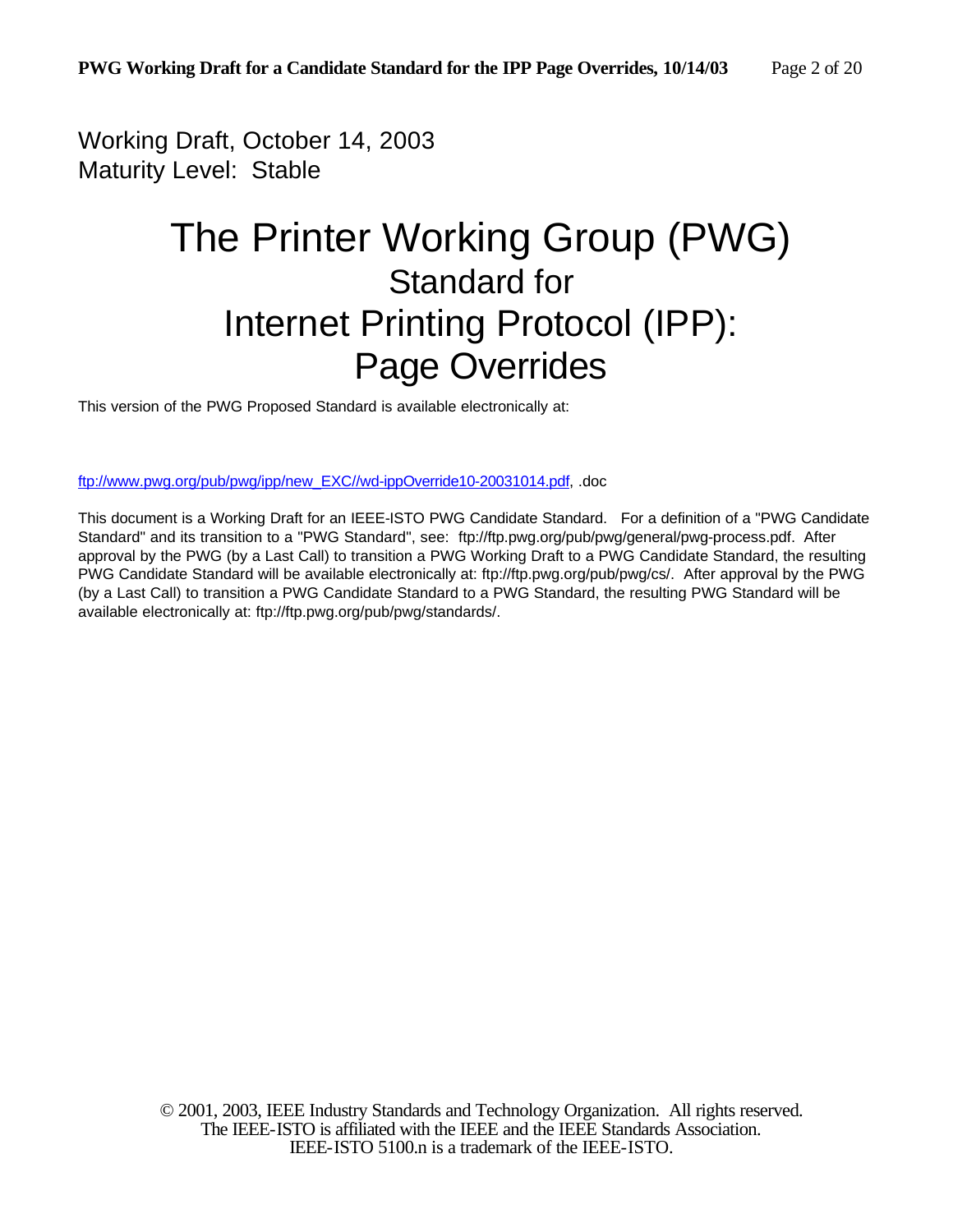#### **Copyright (C) 2003, IEEE ISTO. All rights reserved.**

This document may be copied and furnished to others, and derivative works that comment on, or otherwise explain it or assist in its implementation may be prepared, copied, published and distributed, in whole or in part, without restriction of any kind, provided that the above copyright notice, this paragraph and the title of the Document as referenced below are included on all such copies and derivative works. However, this document itself may not be modified in any way, such as by removing the copyright notice or references to the IEEE-ISTO and the Printer Working Group, a program of the IEEE-ISTO.

Title: The Printer Working Group Standard for the Internet Printing Protocol (IPP): Page Overrides

The IEEE-ISTO and the Printer Working Group DISCLAIM ANY AND ALL WARRANTIES, WHETHER EXPRESS OR IMPLIED INCLUDING (WITHOUT LIMITATION) ANY IMPLIED WARRANTIES OF MERCHANTABILITY OR FITNESS FOR A PARTICULAR PURPOSE.

The Printer Working Group, a program of the IEEE-ISTO, reserves the right to make changes to the document without further notice. The document may be updated, replaced or made obsolete by other documents at any time.

The IEEE-ISTO takes no position regarding the validity or scope of any intellectual property or other rights that might be claimed to pertain to the implementation or use of the technology described in this document or the extent to which any license under such rights might or might not be available; neither does it represent that it has made any effort to identify any such rights.

The IEEE-ISTO invites any interested party to bring to its attention any copyrights, patents, or patent applications, or other proprietary rights which may cover technology that may be required to implement the contents of this document. The IEEE-ISTO and its programs shall not be responsible for identifying patents for which a license may be required by a document and/or IEEE-ISTO Industry Group Standard or for conducting inquiries into the legal validity or scope of those patents that are brought to its attention. Inquiries may be submitted to the IEEE-ISTO by e-mail at:

ieee-isto@ieee.org.

The Printer Working Group acknowledges that the IEEE-ISTO (acting itself or through its designees) is, and shall at all times, be the sole entity that may authorize the use of certification marks, trademarks, or other special designations to indicate compliance with these materials.

Use of this document is wholly voluntary. The existence of this document does not imply that there are no other ways to produce, test, measure, purchase, market, or provide other goods and services related to its scope.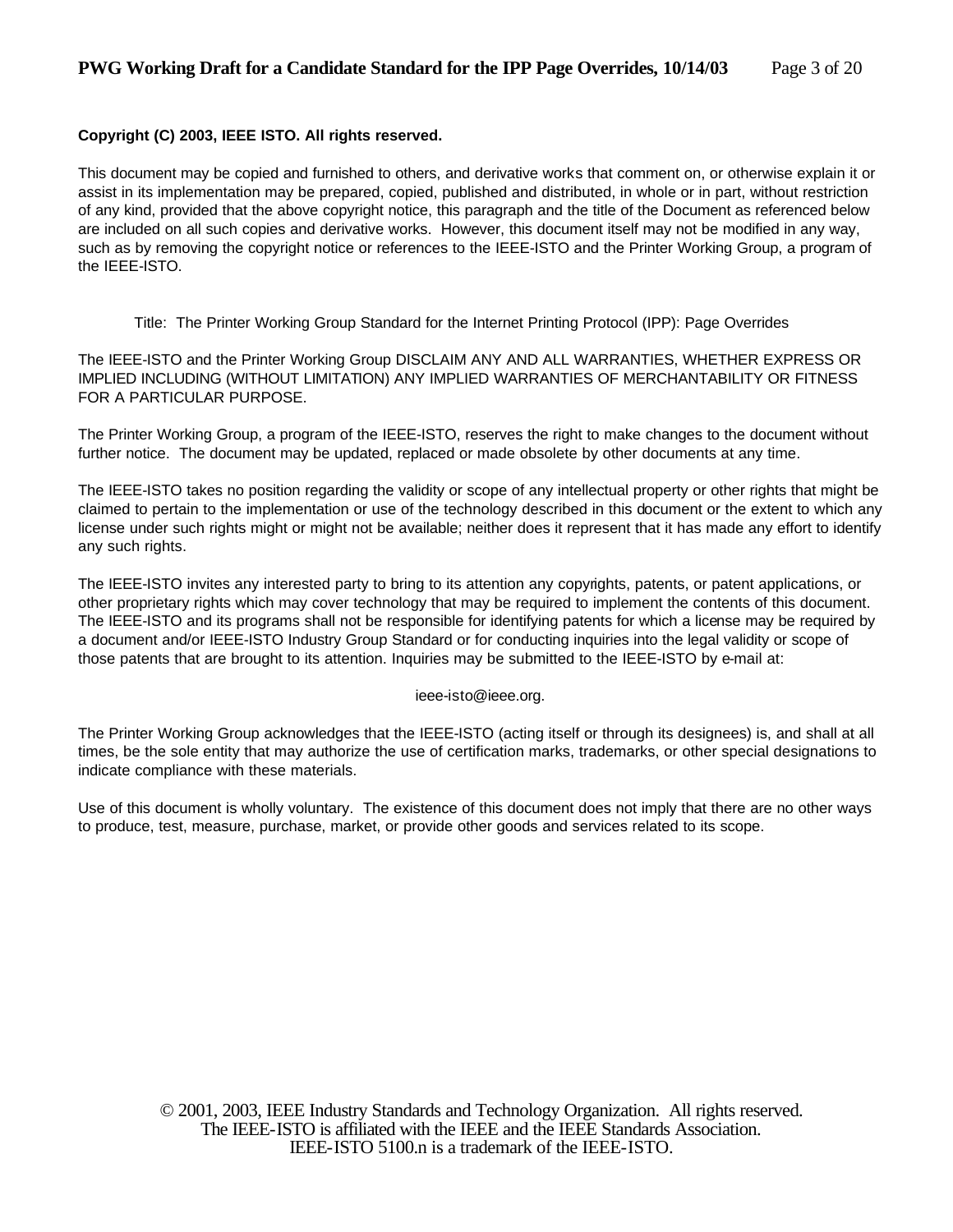#### **About the IEEE-ISTO**

The IEEE-ISTO is a not-for-profit corporation offering industry groups an innovative and flexible operational forum and support services. The IEEE-ISTO provides a forum not only to develop standards, but also to facilitate activities that support the implementation and acceptance of standards in the marketplace. The organization is affiliated with the IEEE (http://www.ieee.org/) and the IEEE Standards Association (http://standards.ieee.org/).

For additional information regarding the IEEE-ISTO and its industry programs visit http://www.ieee-isto.org.

#### **About the IEEE-ISTO PWG**

The Printer Working Group (or PWG) is a Program of the IEEE Industry Standards and Technology Organization (ISTO) with member organizations including printer manufacturers, print server developers, operating system providers, network operating systems providers, network connectivity vendors, and print management application developers. The group is chartered to make printers and the applications and operating systems supporting them work together better. All references to the PWG in this document implicitly mean "The Printer Working Group, a Program of the IEEE ISTO." In order to meet this objective, the PWG will document the results of their work as open standards that define print related protocols, interfaces, procedures and conventions. Printer manufacturers and vendors of printer related software will benefit from the interoperability provided by voluntary conformance to these standards.

In general, a PWG standard is a specification that is stable, well understood, and is technically competent, has multiple, independent and interoperable implementations with substantial operational experience, and enjoys significant public support.

For additional information regarding the Printer Working Group visit: http://www.pwg.org

#### **Contact information:**

IPP Web Page: http://www.pwg.org/ipp/ IPP Mailing List: ipp@pwg.org

To subscribe to the ipp mailing list, send the following email:

- 1) send it to majordomo@pwg.org
- 2) leave the subject line blank
- 3) put the following two lines in the message body:
	- subscribe ipp end

Implementers of this specification are encouraged to join the IPP Mailing List in order to participate in any discussions of clarifications or review of registration proposals for additional names. Requests for additional extensions, for inclusion in this specification, should be sent to the IPP Mailing list for consideration. In order to reduce spam the mailing list rejects mail from non-subscribers, so you must subscribe to the mailing list in order to send a question or comment to the mailing list.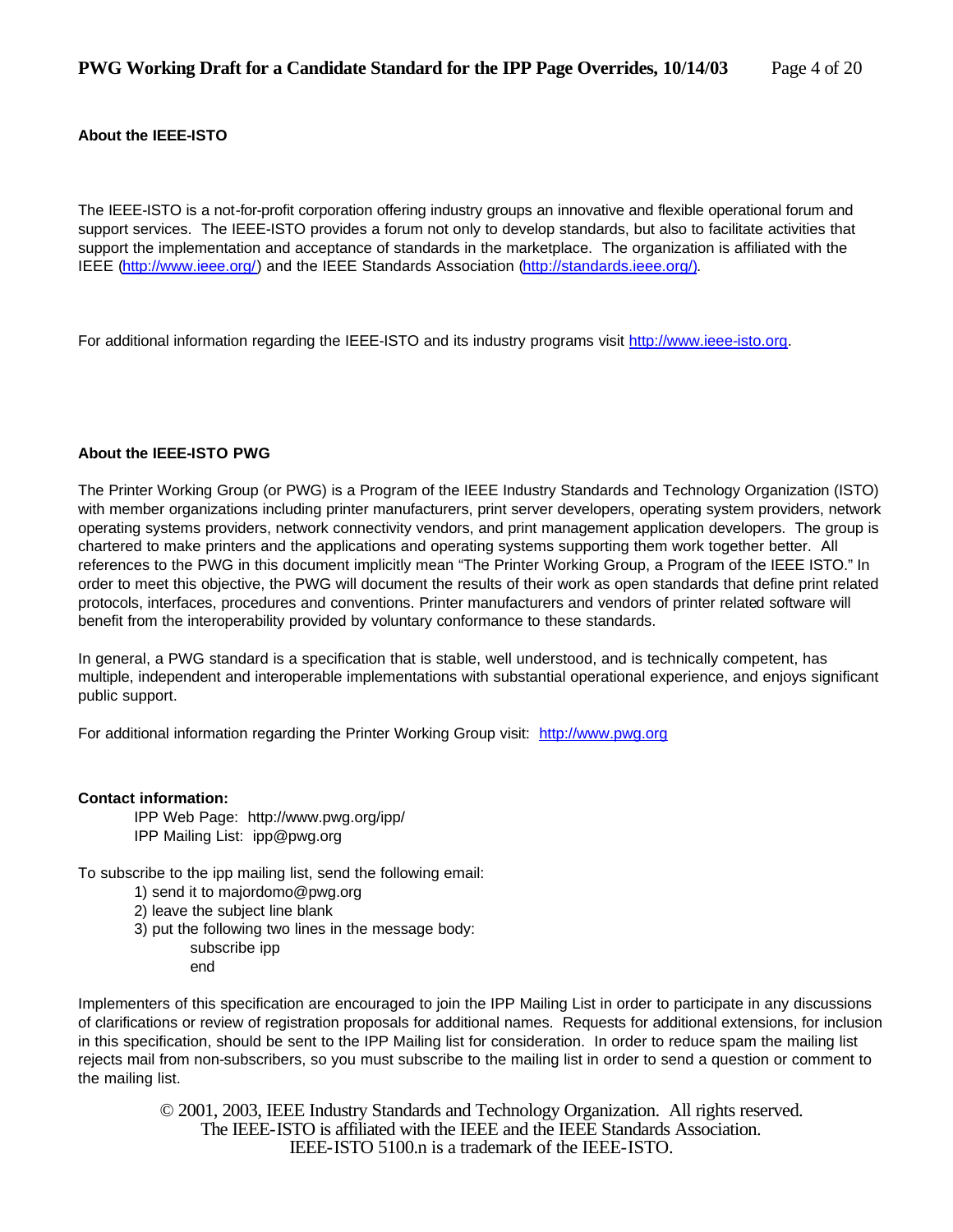# **Table of Contents**

| $\mathbf{1}$   |                                                                                                                                                                                                                               |  |
|----------------|-------------------------------------------------------------------------------------------------------------------------------------------------------------------------------------------------------------------------------|--|
| $\overline{c}$ |                                                                                                                                                                                                                               |  |
| 2.1            |                                                                                                                                                                                                                               |  |
| 2.2            |                                                                                                                                                                                                                               |  |
| 2.2.1          |                                                                                                                                                                                                                               |  |
| 2.2.2          |                                                                                                                                                                                                                               |  |
| 2.2.3          |                                                                                                                                                                                                                               |  |
| 2.2.4          |                                                                                                                                                                                                                               |  |
| 2.2.5          |                                                                                                                                                                                                                               |  |
| 2.2.6          |                                                                                                                                                                                                                               |  |
| 2.2.7          |                                                                                                                                                                                                                               |  |
| 2.2.8          |                                                                                                                                                                                                                               |  |
| 2.2.9          |                                                                                                                                                                                                                               |  |
| 2.2.10         |                                                                                                                                                                                                                               |  |
|                |                                                                                                                                                                                                                               |  |
| 3              |                                                                                                                                                                                                                               |  |
| 3.1            |                                                                                                                                                                                                                               |  |
|                |                                                                                                                                                                                                                               |  |
| 4              |                                                                                                                                                                                                                               |  |
| 4.1            |                                                                                                                                                                                                                               |  |
| 4.1.1          |                                                                                                                                                                                                                               |  |
| 4.1.2          |                                                                                                                                                                                                                               |  |
| 4.1.3          |                                                                                                                                                                                                                               |  |
| 4.1.4          |                                                                                                                                                                                                                               |  |
| 4.1.5          |                                                                                                                                                                                                                               |  |
| 4.1.6          |                                                                                                                                                                                                                               |  |
| 4.1.7          |                                                                                                                                                                                                                               |  |
| 5              |                                                                                                                                                                                                                               |  |
| 5.1            |                                                                                                                                                                                                                               |  |
|                |                                                                                                                                                                                                                               |  |
| 6              |                                                                                                                                                                                                                               |  |
| 6.1            |                                                                                                                                                                                                                               |  |
| 6.1.1          |                                                                                                                                                                                                                               |  |
| 6.2            |                                                                                                                                                                                                                               |  |
| 6.2.1          |                                                                                                                                                                                                                               |  |
|                |                                                                                                                                                                                                                               |  |
| $\overline{7}$ |                                                                                                                                                                                                                               |  |
| 7.1            |                                                                                                                                                                                                                               |  |
| 7.2            |                                                                                                                                                                                                                               |  |
|                |                                                                                                                                                                                                                               |  |
| 8              |                                                                                                                                                                                                                               |  |
| 8.1            |                                                                                                                                                                                                                               |  |
| 9              |                                                                                                                                                                                                                               |  |
| 10             |                                                                                                                                                                                                                               |  |
|                | © 2001, 2003, IEEE Industry Standards and Technology Organization. All rights reserved.<br>The IEEE-ISTO is affiliated with the IEEE and the IEEE Standards Association.<br>IEEE-ISTO 5100.n is a trademark of the IEEE-ISTO. |  |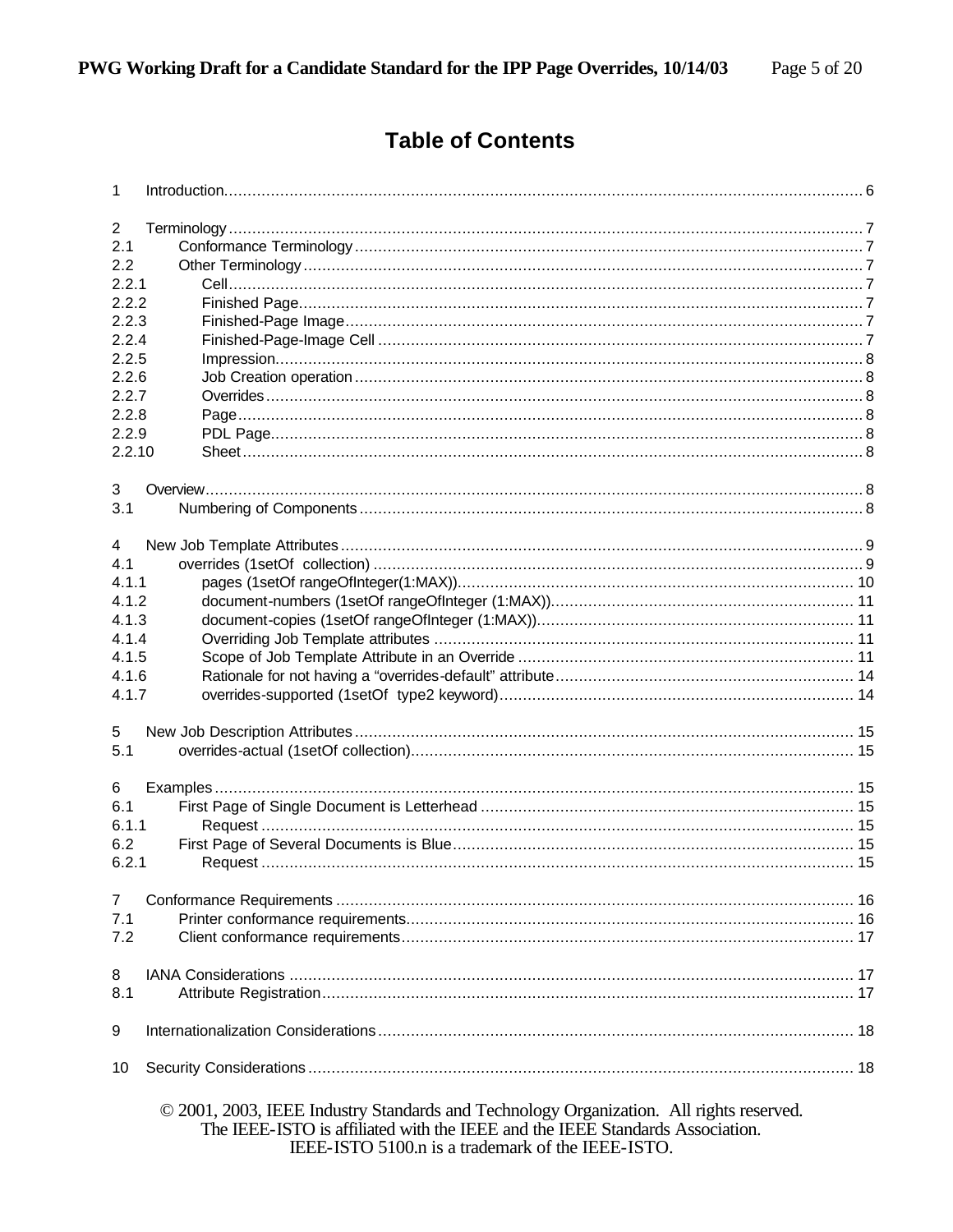### Table of Tables

# **1 Introduction**

The Internet Printing Protocol (IPP) is an application level protocol for distributed printing using Internet tools and technologies. IPP version 1.1 (IPP/1.1) requires that each attribute value be the same for all pages within a document within a job. This document defines OPTIONAL extensions to the IPP/1.1 model which relax this restriction and allow pages to have attributes that are Overrides. For example, with this extension, page 1 of a Document could have a different media or different value of "sides" from the other pages in the document. Another example is that the 1<sup>st</sup> copy of the Document could be printed single-sided on transparency and the remaining copies printed 4-up two-sided and stapled. Page Overrides always apply to pages within a document without regard to the "multiple-documents-handling" attribute.

This extension supports page Overrides by adding a new Job Template attribute: "overrides" (1setOf collection). Each 'collection' value for "overrides" :

- ? A member attribute that identifies the overridden pages, namely "pages".
- ? A member attribute that identifies the documents containing the overridden pages, namely "documentnumbers". This attribute MUST be supplied if the Override is specified as a Job Template attribute and the Overrides apply only to specific Documents. If this member attribute is not supplied, the Override applies to all Documents in the Job.
- ? A member attribute that identifies the document copies of the specified documents, namely "document-copies". If this member attribute is absent, the Overrides apply to all document copies.
- ? One or more Job Template attributes that are Overrides for the identified pages, e.g. "sides" or "media".

See sections 4.1 and 7 for the conformance requirements for clients and Printers.

This specification is a proposal for an extension to IPP/1.0 and IPP/1.1. This specification when approved as a Candidate Standard will obsolete "Override Attributes for Documents and Pages" specification [PWG5100.4-2001]. This specification provides Overrides at the page level. The "overrides" Job Template attribute defined in this specification obsoletes the "page-overrides" Job Template attribute in [PWG5100.4-2001]. Other specifications outside the scope of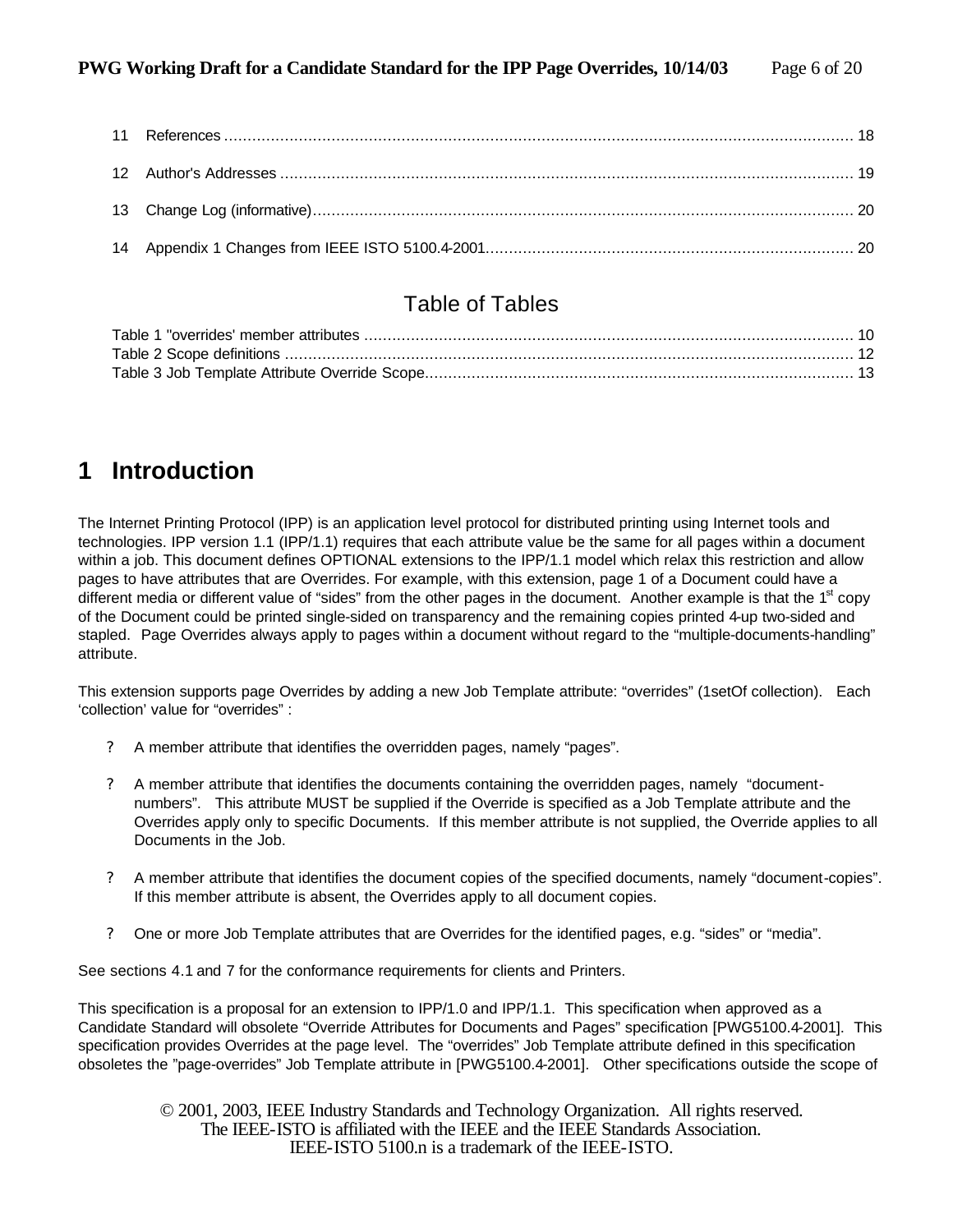this specification provide the remaining features from [PWG5100.4-2001] such as "document-overrides", "pages-persubset", and "job-warnings-count". See Appendix 1 Changes from IEEE ISTO 5100.4-2001 for details.

# **2 Terminology**

This section defines the following additional terms that are used throughout this document:

#### **2.1 Conformance Terminology**

Capitalized terms, such as **MUST, MUST NOT, REQUIRED, SHOULD, SHOULD NOT, MAY,** and **OPTIONAL**, have special meaning relating to conformance as defined in RFC 2119 [rfc2119]. If an implementation supports the extension defined in this document, then these terms apply; otherwise, they do not. These terms define conformance to *this document (and [rfc2911]) only*; they do not affect conformance to other documents, unless explicitly stated otherwise. For example, the term REQUIRED in this document means "REQUIRED if this OPTIONAL Override specification is implemented"*.*

The term **CONDITIONALLY REQUIRED** means that the Printer **MUST** support the feature, if the specified condition is true. The term **CMUST** means **MUST** if the specified "condition" is true.

#### **2.2 Other Terminology**

This document uses the same terminology as [rfc2911], such as "**client**", "**Printer**" 1 , "**attribute**", "**attribute value**", "**keyword**", "**Job Template attribute**", "**Operation attribute**", "**operation**", "**request**", "**response**", and "**support**" with the same meaning. In addition, the following terms are defined for use in this document:

#### **2.2.1 Cell**

The term "Cell" used throughout this document is a synonym for Finished-Page-Image Cell.

#### **2.2.2 Finished Page**

One side of a sheet in a Finished Document, i.e., one side of a sheet as perceived by a person *after* any cutting, folding, and/or booklet making. The lay term is 'page'.

#### **2.2.3 Finished-Page Image**

The single image on a Finished Page, i.e. all the marks imaged on a Finished Page.

#### **2.2.4 Finished-Page-Image Cell**

The region on the surface (i.e. side) of a sheet where the Finished-Page Image is Placed . When imposition is not applied, the Finished-Page-Image Cell coincides with the entire surface of one side of the sheet. When imposition<sup>2</sup> is applied, a) the sheet is partitioned into multiple non-overlapping

© 2001, 2003, IEEE Industry Standards and Technology Organization. All rights reserved. The IEEE-ISTO is affiliated with the IEEE and the IEEE Standards Association.

IEEE-ISTO 5100.n is a trademark of the IEEE-ISTO.

<sup>&</sup>lt;sup>1</sup> [rfc2911] uses the terms "Printer object" and "Printer" interchangeably to mean the same thing. For simplicity, this document uses the term "Printer" exclusively, except for definitions copied directly from [rfc2911]. Nonetheless, the intent is as in [rfc2911]: a Printer is an object that MAY be hosted in the device or in a server as in [rfc2911].  $2$  The "number-up" attribute is NOT imposition.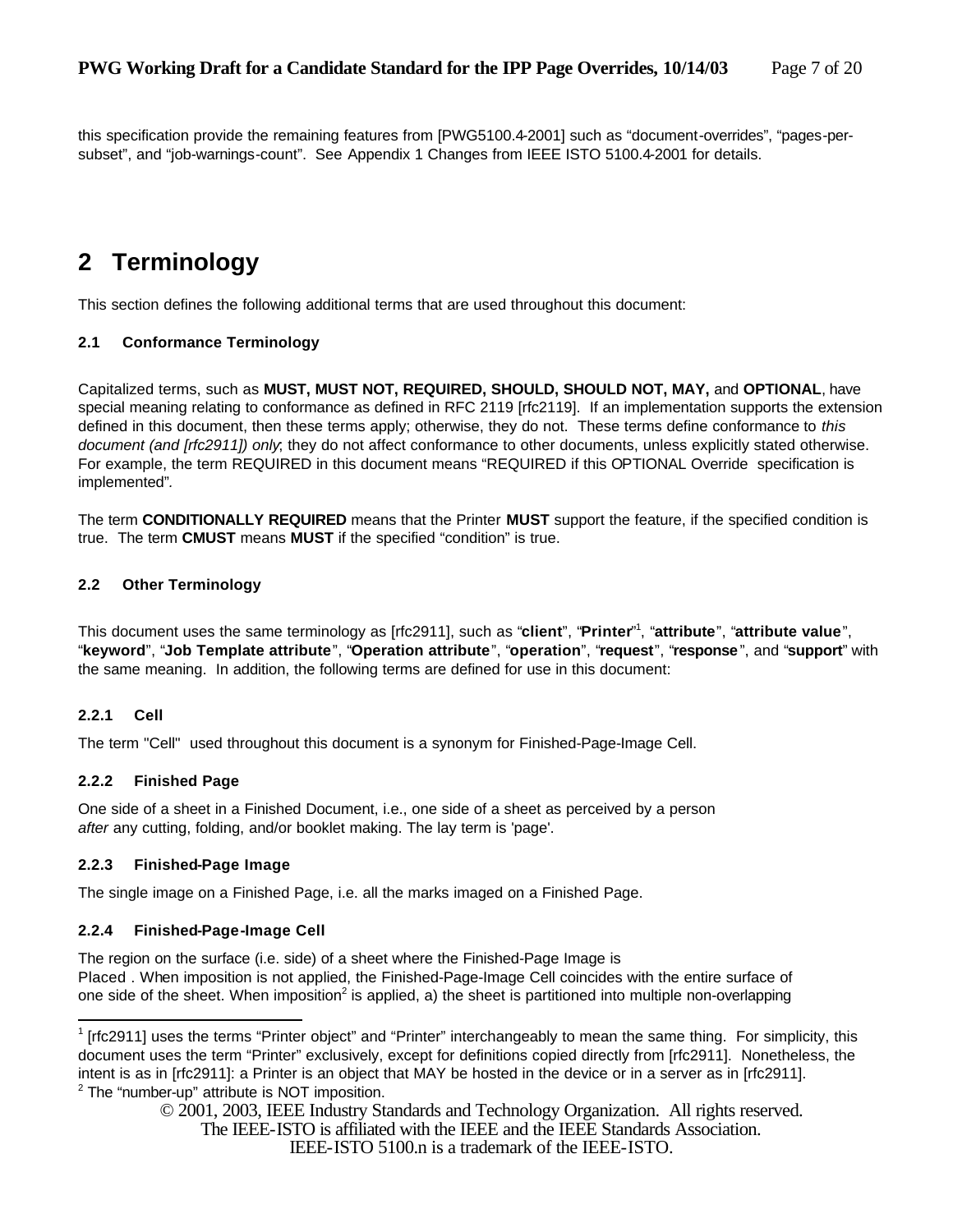Finished-Page-Image Cells, typically in a rectangular grid, and b) the area near the edges of the sheet may not belong to any Finished-Page-Image Cell.[PWG5100.3]

#### **2.2.5 Impression**

An "impression" is the image (possibly many PDL pages in different configurations) imposed onto a single side of a media sheet. This definition is a clarification of the definition for impression in [rfc2911].

#### **2.2.6 Job Creation operation**

Operations that create Job objects, specifically: Print-Job, Print-URI, and Create-Job as defined in [rfc2911].

#### **2.2.7 Overrides**

In IPP/1.1, each attribute value is the same for the entire Job. When an attribute is an "Overrides" attribute, it is different for identified pages. Pages can be identified within a Document or a specific copy of a Document.

#### **2.2.8 Page**

The term "Page" used throughout this document is a synonym for PDL page.

#### **2.2.9 PDL Page**

A "PDL Page" is a page according to the definition of pages in the language used to express the document data. Note: If the PDL contains multiple original source pages that have been placed on a single page by the client application, then the PDL page count is one. On the other hand, if the client requests that multiple PDL Pages are placed on a single side of media, by supplying "number-up" with a value greater than 1, then the PDL page count will be more than one. [rfc2911] uses the term "print stream page" for PDL Page.

#### **2.2.10 Sheet**

A Sheet is the unit of media that a printer puts marks on. It is the most basic unit of output from a printer. A printer may mark on one side or on both sides of a sheet.

### **3 Overview**

In IPP 1.1, all attributes that a client includes with Job Creation operations affect the entire Job in a uniform way. That is, there is no way for one Document in a given Job to be stapled and another drilled. Also, there is no way for the first Sheet of each Document to be on a different media or to have a different value of "sides" from the other Sheets in the Document. In addition, there is no way for one document copy to be printed on paper and another on transparencies. An IPP/1.1 client can specify features, such as finishing, media and sides only at the job level.

The Override Extension defined in this document allows some pages to be affected by attribute values that are Overrides to those specified for the Job as a whole. For example, the first page of a Document has a different media from the rest.

#### **3.1 Numbering of Components**

The Override Extension defines a system for numbering of components.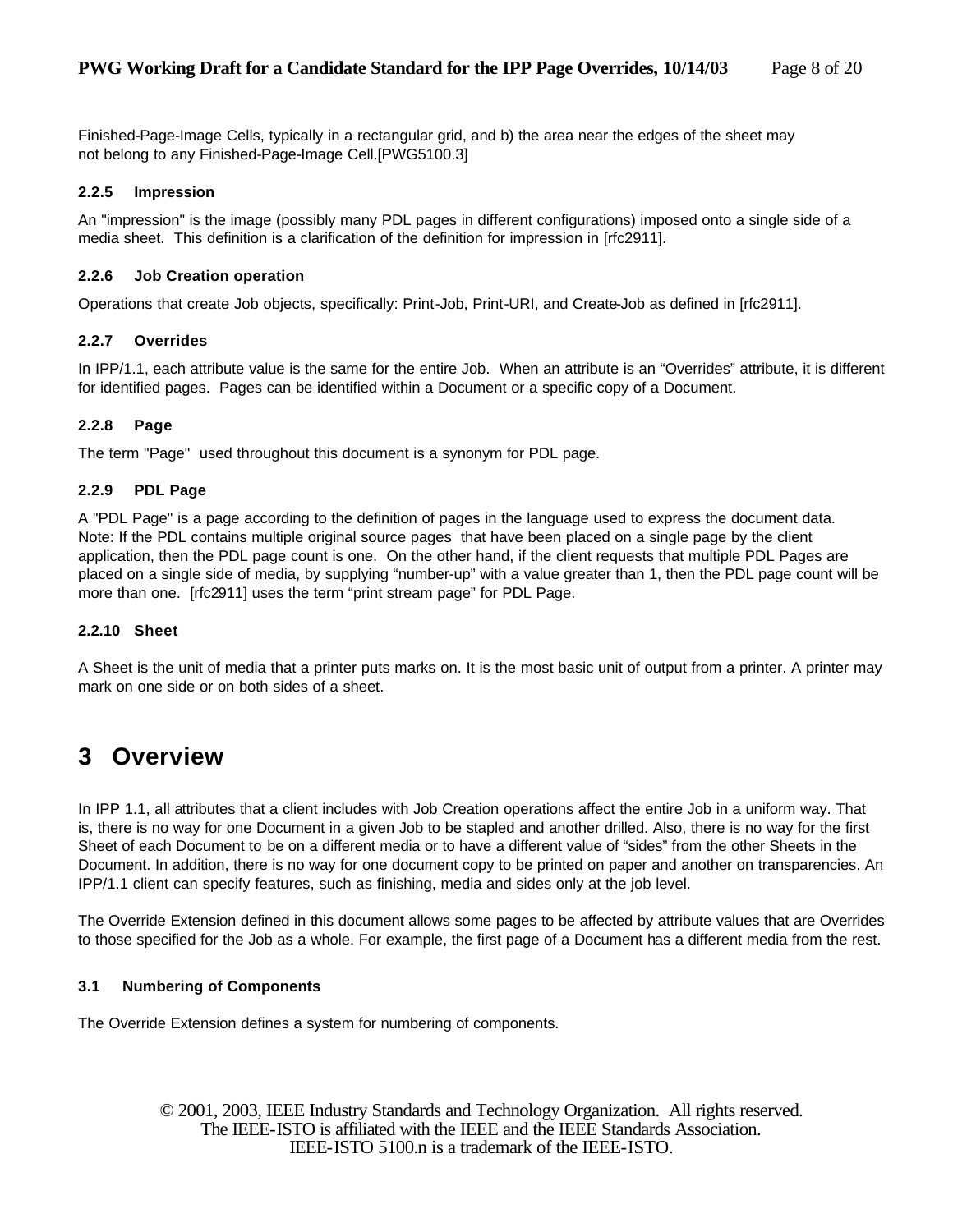- Each Page in a Document is numbered sequentially, starting at 1 for the first Page. If a Job has several Documents, the first Page of each Document has the number 1. The Page number is unaffected by the "multiple-document-handling" Job Template Attribute.<sup>3</sup>
- The Documents are numbered as if the value of "copies" were 1, i.e. if a Document produces multiple copies, each copy of the Document has the same document number.
- Each copy of a Document has a number. The first copy of each Document has the number 1, and each subsequent copy has a number that is one higher than the previous copy.
- Each Document has a number. The single Document that a client sends with Print-Job or Print-URI and the first Document that a client sends with Send-Document or Send-URI has the number 1. Each subsequent Document that a client sends has a number that is one higher than the previous.

## **4 New Job Template Attributes**

The Override Extension adds a new Job Template attribute: "overrides". The "overrides" attribute supercedes the "pageoverrides" attribute from PWG5100.4

| Job Template<br>Attribute | Printer: Default Value<br>Attribute | Printer: Supported<br>Values Attribute |
|---------------------------|-------------------------------------|----------------------------------------|
| overrides                 | none                                | overrides-<br>supported                |
| (1setOf collection)       |                                     | (lsetOf type2 keyword)                 |

#### **4.1 overrides (1setOf collection)**

This Job Template attribute contains Job Template attributes that are associated with Pages and that are treated as page Overrides. Such attributes are called "overrides" attributes. The remainder of this section describes features that an implementation MUST support or MAY support if an implementation supports this attribute.

If this attribute is present in a Job, there are Page Overrides. If it is present, the value consists of one or more 'collection' values, where each 'collection' value identifies one or more Pages and contains one or more Job Template attributes which act as Overrides to the corresponding Job Template attribute(s) for the specified Page(s) in the Job. Page Overrides are specified by including the "overrides" attribute in the Job Template attributes group in a Print-Job, Print-Uri, Validate-Job, Create-Job or Set-Job-Attributes operation.

The first member attribute of the "overrides" collection MUST be the "pages" attribute. This identifies the pages to which the Override applies. The identified pages need not be contiguous.

<sup>&</sup>lt;sup>3</sup> Rationale: The primary reason for ignoring "multi-document-handling" in numbering Pages for Overrides is simplicity. From a usability standpoint it is cleaner to present the Page number within a Document than to determine the current rule for numbering Pages across the Job and then keep the counts of the previous Document's Pages so the correct Page can be specified.

<sup>© 2001, 2003,</sup> IEEE Industry Standards and Technology Organization. All rights reserved.

The IEEE-ISTO is affiliated with the IEEE and the IEEE Standards Association.

IEEE-ISTO 5100.n is a trademark of the IEEE-ISTO.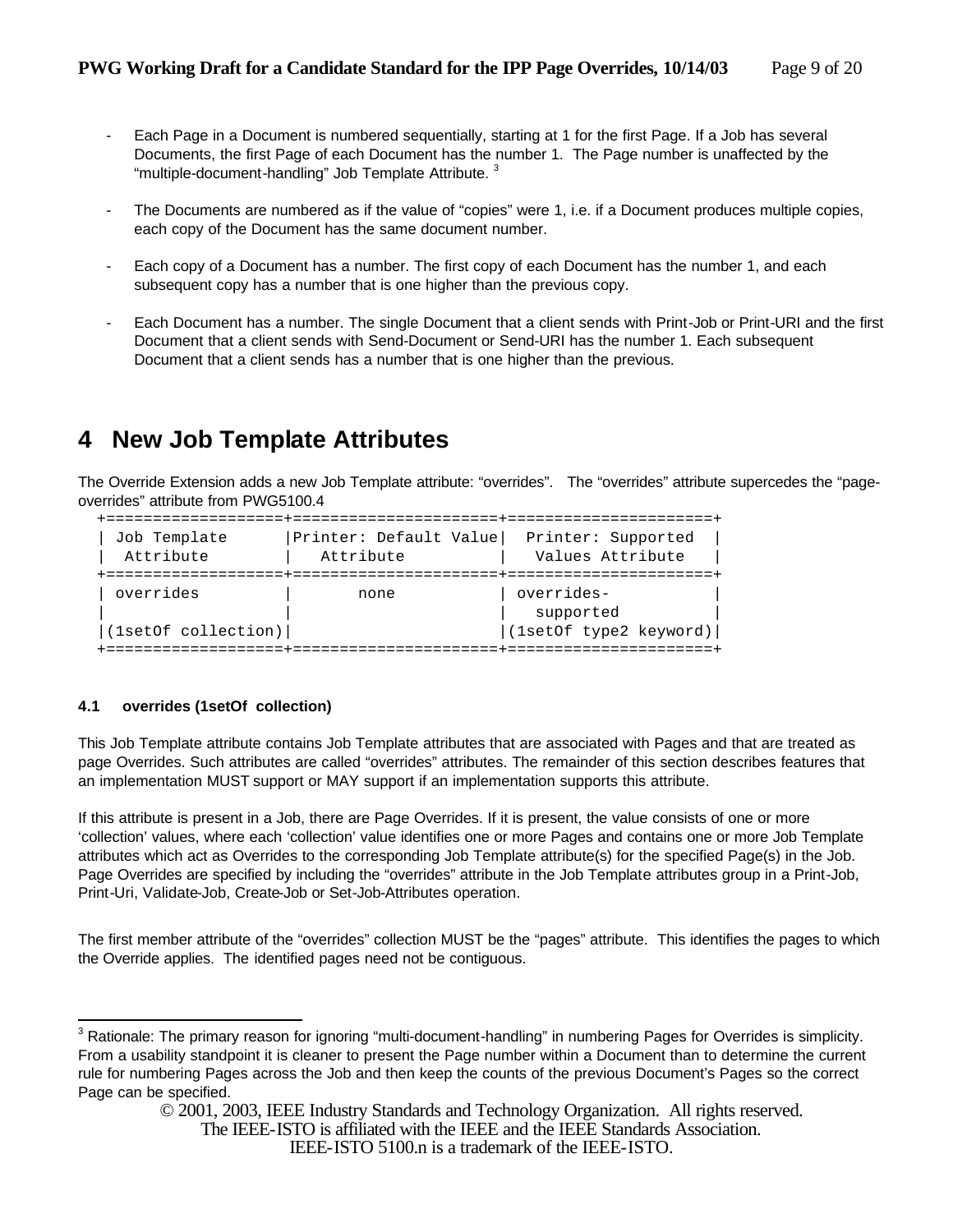If the Override applies only to specific Documents, the next member attribute MUST be the "document-numbers" attribute, which specifies the Documents to which the Override applies. If this attribute is not supplied, the Override applies to all Documents in the Job.

If the Override applies only to specific copies of the Document, the next member attribute MUST be the "documentcopies" attribute, which specifies the copies of the Document to which the Override applies. If this attribute is not supplied, the Override applies to all copies of the Document.

The remaining member attributes in the 'collection' value MUST be one or more Job Template attributes that are Overrides for the specified pages.

If the "pages", "document-copies", and "document-numbers", identify pages that either don't exist or are within nonexistent Document-Copies or Documents, the Printer MUST silently ignore them. The Printer MUST apply Overrides to the pages that do exist .

If a client supplies a member attribute in some position other than its required position (e.g. "pages" MUST be first), a Printer MUST reject the request with status-code 'client-error-bad-request'.

For each member attribute in the collection (i.e. "pages", "document-copies" and "document-numbers") the client MUST NOT specify values that contain overlapping ranges . Furthermore the ranges MUST be in ascending order. If there are multiple "overrides" in the collection the client MUST NOT specify "overrides" with overlapping documents (i.e. overlapping "document-numbers"). The "overrides" in the set MUST be in ascending order based on the "documentnumbers" member attribute value. If a request is received by the Printer that does not meet these requirements, the Printer MUST reject the request with status-code 'client-error-bad-request'.

When a client receives this attribute in a Get-Jobs or Get-Job-Attributes response, the value MUST contain the same 'collection' values received in Job-Submission operations, except for those 'collection' values the Printer returned in the Unsupported Attributes group.

To allow the specification of the last page, copy or document, the MAX integer value (2147483647) is used. To allow the specification of the page, copy or document before the last, a special value of MAX-1(2147483646) is used. No other special values are defined.

| <b>Attribute name</b>      | <b>Syntax</b>              | In request | <b>Printer Support</b> |
|----------------------------|----------------------------|------------|------------------------|
| pages                      | 1setOf rangeOfInteger(MAX) | MUST       | MUST                   |
| document-numbers           | 1setOf rangeOfInteger(MAX) | MAY        | MUST                   |
| document-copies            | 1setOf rangeOfInteger(MAX) | MAY        | MAY                    |
| Any Job Template attribute |                            | MAY        | See section 4.1.4      |

#### **Table 1 "overrides' member attributes**

The following sections describe each member attribute in the above table.

#### **4.1.1 pages (1setOf rangeOfInteger(1:MAX))**

This attribute identifies one or more pages by specifying one or more ranges of numbers (see section 3.1 for the rules on associating a number with each page). The "1setOf" allows noncontiguous pages. The Overrides apply to the identified pages within the Documents specified.

If the "page-ranges" attribute is associated with a Document, the pages identified by this attribute are the same as when "page-ranges" is not present. However, this attribute may identify pages that are deselected for printing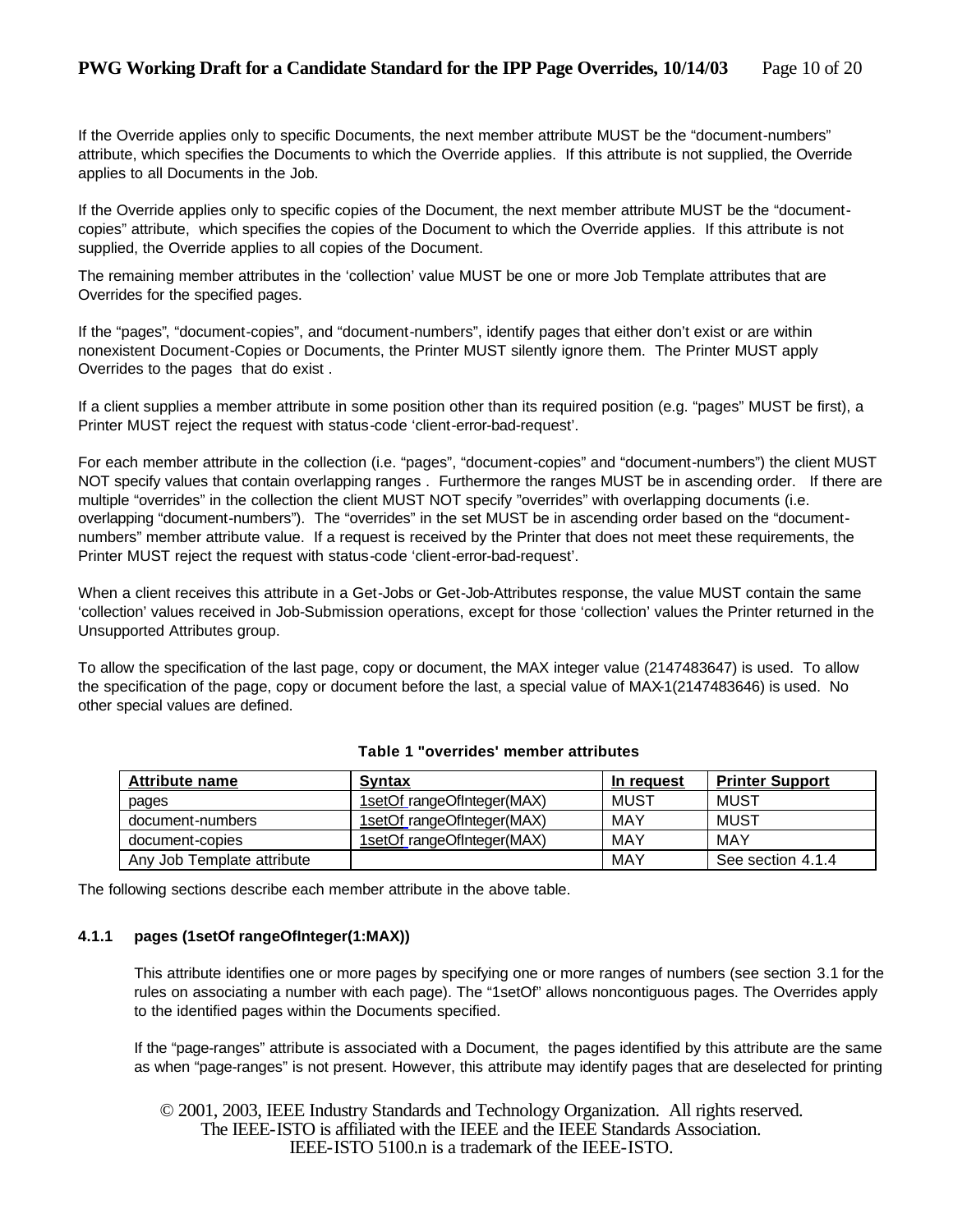by the "page-ranges" attribute. For example, if the value of "page-ranges" is "5:10" and this attribute identifies pages "3:6", this attribute identifies two pages (3 and 4) that are not printed and two that are (5 and 6).

If a Printer supports the "overrides" attribute, it MUST support this attribute. A client MUST supply this attribute in each 'collection' value of the "overrides" attribute and it MUST be the first attribute of each 'collection' value.

#### **4.1.2 document-numbers (1setOf rangeOfInteger (1:MAX))**

This attribute identifies one or more Documents by specifying one or more ranges of numbers. The Overrides apply to the pages within the Documents specified.

A Printer MUST support this attribute. A client MAY supply this attribute in each 'collection' value. If supplied, it MUST be the second attribute of each 'collection' value.

#### **4.1.3 document-copies (1setOf rangeOfInteger (1:MAX))**

This attribute identifies one or more Document-Copies by specifying one or more ranges of numbers. The Overrides apply to the pages within the identified Documents-Copies within the Documents specified. For example, 10 copies are duplex printed on letter paper with a staple, while one copy is simplex printed on transparencies without a staple.

If an attribute can affect a Document, it can affect particular Document-Copies. If an attribute can affect Sheets, it can affect Sheets of particular Document-Copies.

A Printer MAY support this attribute. A client MAY supply this attribute in each 'collection' value. It MUST be the third attribute of each 'collection' value if the client supplies "document-numbers'; otherwise it MUST be second.

#### **4.1.4 Overriding Job Template attributes**

These attributes have the same meaning as in IPP/1.1. The Printer MUST support only Job Template attributes with a scope of Page, Cell, Impressions, or Sheet (see section 4.1.5). The Printer MUST list Job Template attributes that the Printer supports for Override in the Printer's "overrides-supported" attribute.

All overriding Job Template attributes follow the same rules as ordinary Job Template attributes not specified in an Override and interact with "ipp-attribute-fidelity" as specified in [rfc2911]. Therefore if "ipp-attribute-fidelity" is 'false', the Printer MUST accept the request (assuming no other problems are found with the request) and any overriding Job Template attributes not supported by the Printer MUST be returned in "unsupported-attributes". If "ipp-attribute-fidelity" is 'true', then the Printer MUST reject the request and the unsupported Job Template attributes MUST be returned in "unsupported-attributes".

The client MUST include at least one attribute to be overridden. A request with "overrides" that does not have any overriding Job Template attributes MUST be rejected with a 'client-error-bad-request' status code.

#### **4.1.5 Scope of Job Template Attribute in an Override**

Table 2 defines scopes for Job Template attributes as they apply to Overrides. The Scope is applicable only when the Job Template attribute is applied as part of an Override. A Scope is the smallest entity to which a Job Template attribute applies. The order of Scopes from largest to smallest is: a Job contains one or more Documents that are printed on one or more Sheets that have up to two Impressions containing one or more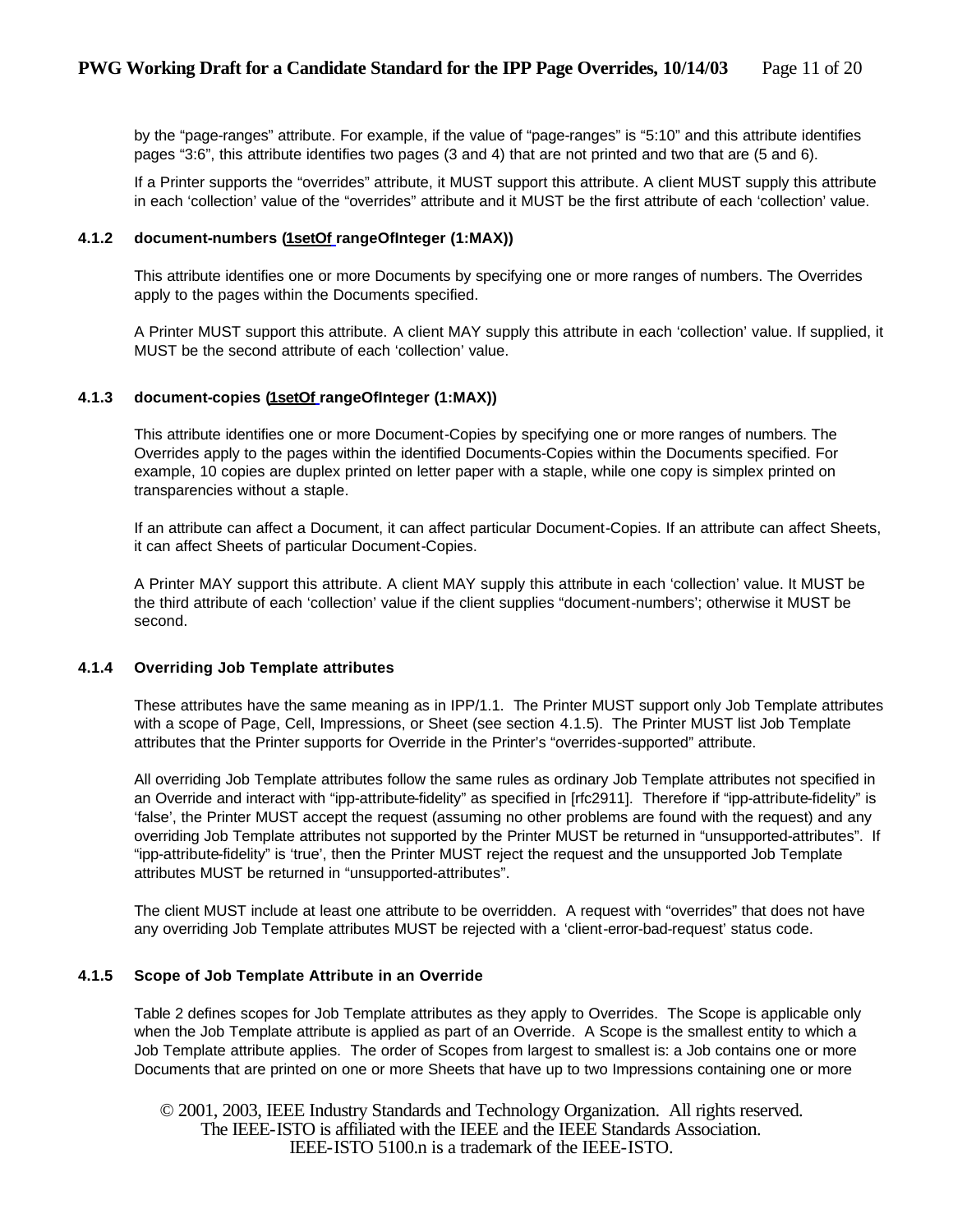Cells<sup>4</sup> containing one or more Pages. For a Printer to support a Job Template attribute in an Override, it MUST support the Job Template at the specified Scope. Implementations MAY apply the Job Template attribute at a smaller scope (e.g. Page instead of Impression).

Job Template attributes with a scope of Job or Document SHOULD NOT be part of an Override. They are meaningless in a Override that is specified with a range of Pages in a Document.

Included in the definitions are the rules for handling a change in the Job Template attribute value on Override boundaries. An Override boundary occurs when two contiguous Pages are in separate Overrides or two contiguous Pages have one Page in an Override and the other is not. When an Override boundary is reached and the value of the Job Template attribute does not change, the Printer MUST place the next Page on the Impression or Sheet without the transition move dictated in Table 2. For example: A Document is being printed with "number-up" set to '4' and "sides" set to 'two-sided-long-edge' and an Override is set for page 4 with "number-up" of '1'. Pages 1 to 3 will be printed on the first impression (i.e. first side of sheet 1). The Job Template attribute value change at the transition only affects Impressions (i.e. "number-up" from '4' to '1') so the next Page is printed on a new Impression (i.e. second side of the first sheet). Since the Job Template attribute affecting Sheets did not change, the fourth Page is not printed on a new Sheet (i.e. first side of the second Sheet).

| Override scope | Definition                                                                                                                                                                                                                                                                                                                                                                                                                                                                                      |
|----------------|-------------------------------------------------------------------------------------------------------------------------------------------------------------------------------------------------------------------------------------------------------------------------------------------------------------------------------------------------------------------------------------------------------------------------------------------------------------------------------------------------|
| Job            | Job Template Attributes that operate on whole Jobs, such as "job-priority", "job-hold-until", and<br>"multiple-document-handling", are meaningless as page overrides. The Client SHOULD NOT<br>supply these attributes in "overrides".                                                                                                                                                                                                                                                          |
| Document       | Job Template Attributes that operate on whole Documents, such as "copies", are meaningless<br>as page overrides. These attributes SHOULD NOT be included in "overrides".                                                                                                                                                                                                                                                                                                                        |
| Sheet          | Job Template Attributes that operate on whole Sheets, such as "media" and "finishings", are<br>appropriate as Overrides. These attributes MAY be included in "overrides". When a Sheet<br>attribute changes value at an Override boundary, this forces the Printer to move on to the first<br>side of a new sheet.                                                                                                                                                                              |
| Impression     | Job Template Attributes that operate on whole Impressions, such as "imposition-template" or<br>"print-quality", are appropriate as Overrides. These attributes MAY be included in "overrides".<br>When an Impression attribute changes value at an Override boundary, this forces the Printer to<br>move on to the next Impression—that is, the next side.                                                                                                                                      |
| Cell           | Job Template Attributes that operate on whole Cell, such as "number-up" or "x-side1-image-<br>shift", are appropriate as Overrides. These attributes MAY be included in "overrides". When<br>an Cell attribute changes value at an Override boundary, this forces the Printer to move on to<br>the next Cell on the impression. If impositions are not in effect there is only one Cell per<br>impression. Therefore a change at an Override boundary would require moving to the next<br>side. |
| Page           | Job Template Attributes that operate on whole Pages, such as "orientation-requested", are<br>appropriate as Overrides. These attributes MAY be included in "overrides". Job Template<br>Attributes that operate on Pages do not affect the location of the page image in the Cell (or<br>Impression if impositions are not being applied).                                                                                                                                                      |

#### **Table 2 Scope definitions**

IEEE-ISTO 5100.n is a trademark of the IEEE-ISTO.

<sup>&</sup>lt;sup>4</sup> If impositions are not applied to the page, then a Cell is equivalent to an Impression. (i.e. an Impression contains one Cell)

<sup>© 2001, 2003,</sup> IEEE Industry Standards and Technology Organization. All rights reserved.

The IEEE-ISTO is affiliated with the IEEE and the IEEE Standards Association.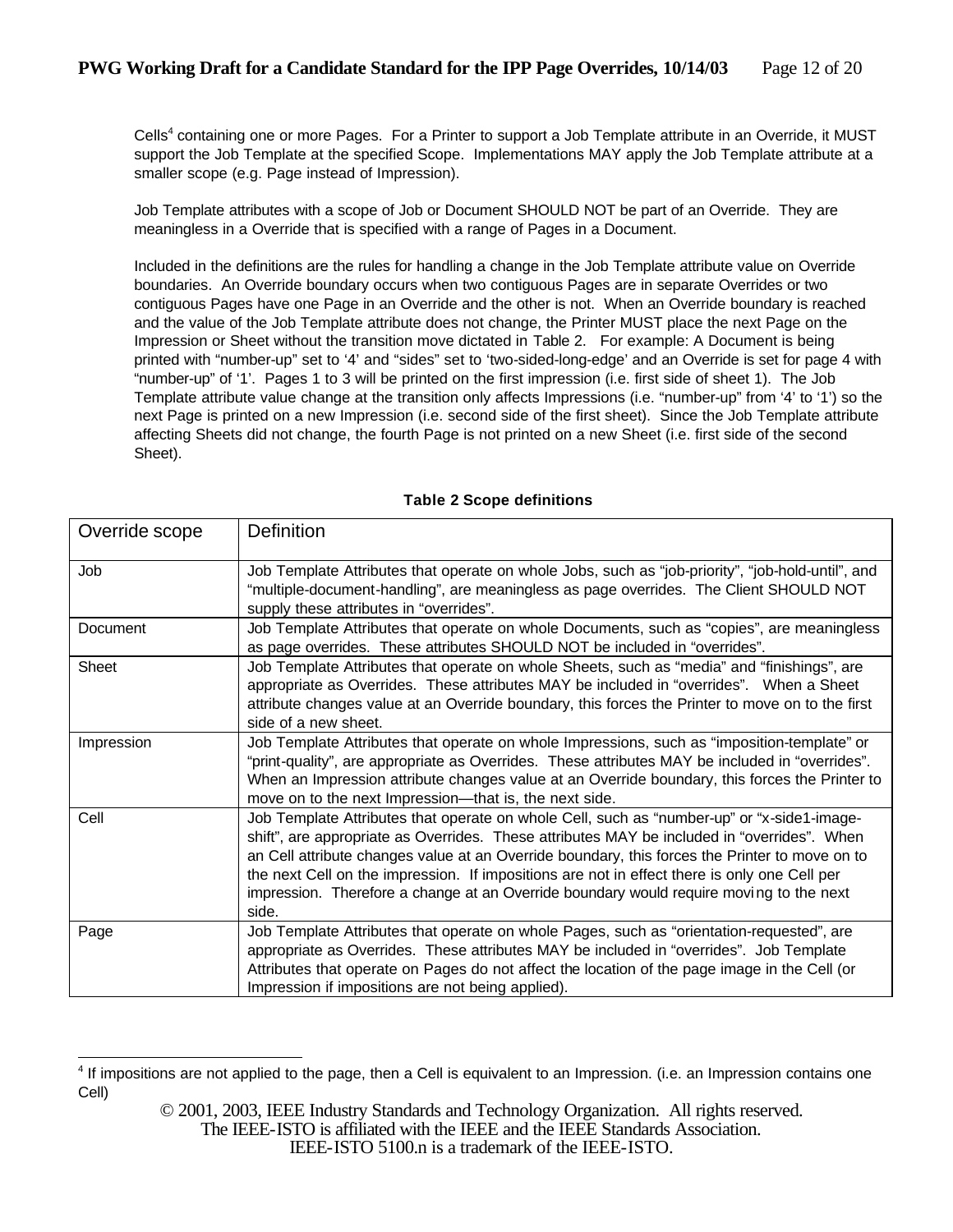Table 3 below shows the Scope for the Job Template attributes. As indicated above, Job Template attributes with a Scope of Job or Document are not applicable to Overrides. The "Override Scope" column contains 'N/A' for these Job Template attributes. Table 2 above indicates the appropriate behavior for when the attribute values change on Override boundaries.

The Job Template attributes "print-quality" and "printer-resolution" have an Override Scope of Impression. To support these attributes in an "override" the Printers MUST implement them at least to the Override Scope of Impression. As with any "override" attribute the Printer MAY implement them with the reduced Override Scope of Page.

| Job Template attribute         | Override<br><b>Attribute Syntax</b> |                              | Reference                      |  |
|--------------------------------|-------------------------------------|------------------------------|--------------------------------|--|
|                                | Scope                               |                              |                                |  |
| copies                         | N/A<br>integer(1:MAX)               |                              | [rfc2911] §4.2.5               |  |
| cover-back                     | N/A                                 | collection                   | [pwg5100.3] §3.1               |  |
| cover-front                    | N/A                                 | collection                   | [pwg5100.3] §3.1               |  |
| finishings                     | Sheet                               | 1setOf type2 enum            | [rfc2911] §4.2.6               |  |
| finishings-col                 | Sheet                               | collection                   | [pwg5100.3] §3.2               |  |
| force-front-side               | Sheet                               | 1setOf integer(1:MAX)        | [pwg5100.3] §3.3               |  |
| imposition-template            | Impression                          | type2 keyword   name(MAX)    | [pwg5100.3] §3.4               |  |
| insert-sheet                   | N/A                                 | 1setOf collection            | [pwg5100.3] §3.5               |  |
| job-account-id                 | N/A                                 | name(MAX)                    | [pwg5100.3] §3.6               |  |
| job-accounting-sheets          | N/A                                 | collection                   | [pwg5100.3] §3.8               |  |
| job-accounting-user-id**       | N/A                                 | name(MAX)                    | [pwg5100.3] §3.7               |  |
| job-copies                     | N/A                                 | integer(1:MAX)               | [jobx] §5.1.                   |  |
| job-cover-back                 | N/A                                 | collection                   | [jobx] §5.1.                   |  |
| job-cover-front                | N/A                                 | collection                   | $[jobx]$ §5.1.                 |  |
| job-error-sheet                | N/A                                 | collection                   | [pwg5100.3] §3.9               |  |
| job-finishings                 | N/A                                 | 1setOf type2 enum            | $[jobx]$ §5.1.                 |  |
| job-finishings-col             | N/A                                 | collection                   | $[jobx]$ §5.1.                 |  |
| job-hold-until                 | N/A                                 | type3 keyword   name(MAX)    | [rfc2911] §4.2.2               |  |
| job-message-to-operator        | N/A                                 | text(MAX)                    | [pwg5100.3] §3.10              |  |
| job-priority                   | N/A                                 | integer(1:100)               | [rfc2911] §4.2.1               |  |
| job-sheet-message              | N/A                                 | text(MAX)                    | [pwg5100.3] §3.12              |  |
| job-sheets                     | N/A                                 | type3 keyword   name(MAX)    | [rfc2911] §4.2.3               |  |
| job-sheets-col                 | N/A                                 | collection                   | [pwg5100.3] §3.11              |  |
| media                          | Sheet                               | type3 keyword   name(MAX)    | [rfc2911] §4.2.11              |  |
| media-col                      | Sheet                               | collection                   | [pwg5100.3] §3.13              |  |
| media-input-tray-check         | N/A                                 | type3 keyword   name(MAX)    | [pwg5100.3] §3.14              |  |
| media-type                     | Sheet                               | type3 keyword   name(MAX)    | [upnp], [pwg5100.3]<br>§3.13.2 |  |
| multiple-document-<br>handling | N/A                                 | type2 keyword                | [rfc2911] §4.2.4               |  |
| number-up                      | Cell                                | integer(1:MAX)               | [rfc2911] §4.2.9               |  |
| orientation-requested          | Page                                | type2 enum                   | [rfc2911] §4.2.10              |  |
| output-bin                     | N/A                                 | type2 keyword  <br>name(MAX) | [pwg5100.2] §2.1               |  |
| output-device                  | Sheet                               | name(MAX)                    | [jobx] §5.1.                   |  |
| page-delivery                  | N/A                                 | type2 keyword                | [pwg5100.3] §3.15              |  |
| page-order-received            | N/A                                 | type2 keyword                | [pwg5100.3] §3.16              |  |

| Table 3 Job Template Attribute Override Scope |  |  |
|-----------------------------------------------|--|--|
|                                               |  |  |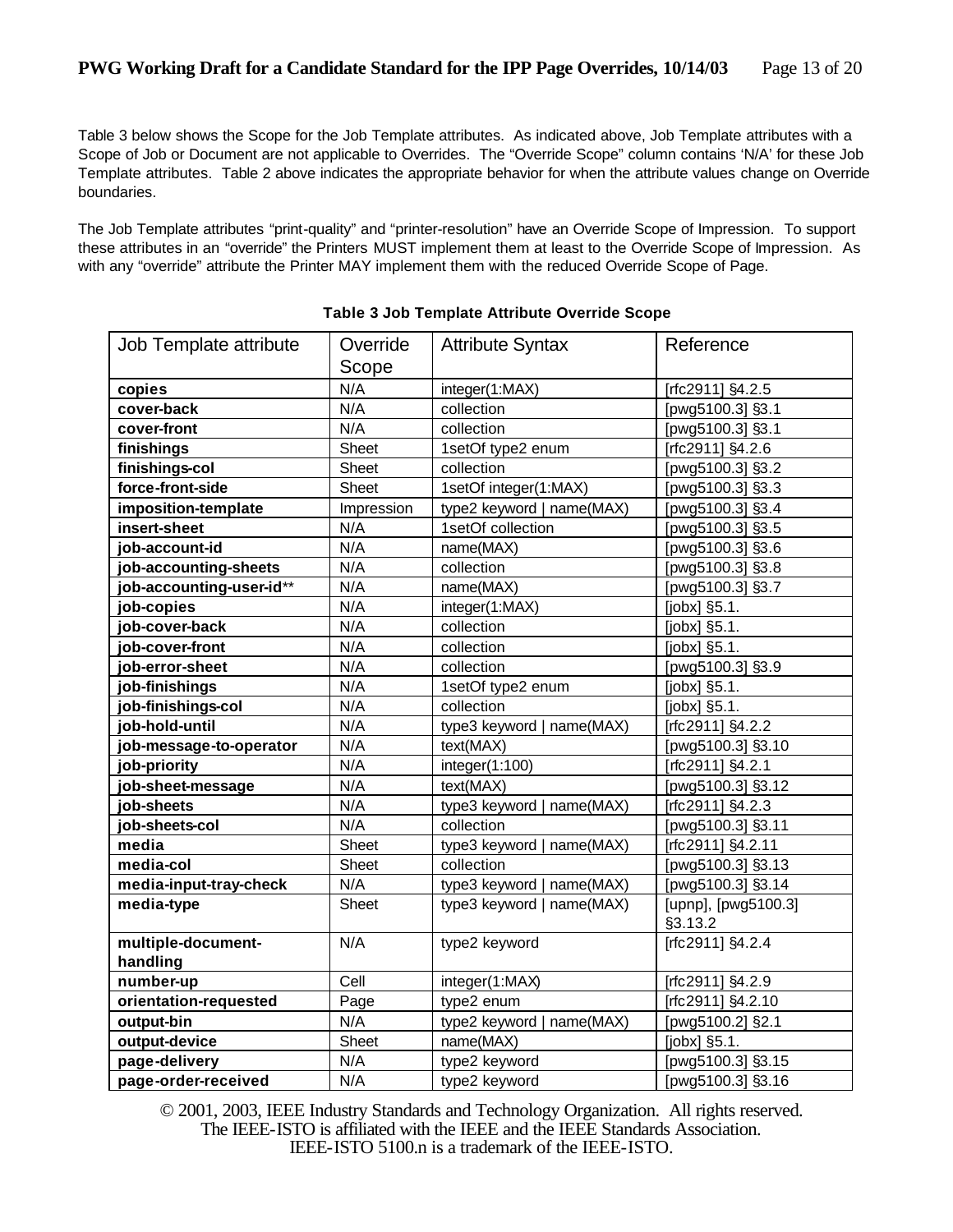| Job Template attribute               | Override<br>Scope | <b>Attribute Syntax</b>      | Reference           |
|--------------------------------------|-------------------|------------------------------|---------------------|
| page-ranges                          | N/A               | 1setOf rangeOfInteger(1:MAX) | [rfc2911] §4.2.7    |
| presentation-direction-<br>number-up | Cell              | type2 keyword                | [pwg5100.3] §3.17   |
| print-quality                        | Impression        | type2 enum                   | [rfc2911] §4.2.13   |
| printer-resolution                   | Impression        | resolution                   | [rfc2911] §4.2.12   |
| separator-sheets                     | N/A               | collection                   | [pwg5100.3] §3.18   |
| sheet-collate                        | N/A               | type2 keyword                | [rfc3381] §3.1      |
| sides                                | Sheet             | type2 keyword                | [rfc2911] §4.2.8    |
| x-image-position                     | Cell              | type2 keyword                | [pwg5100.3] §3.19.2 |
| x-image-shift                        | Cell              | integer(MIN:MAX)             | [pwg5100.3] §3.19.3 |
| x-side1-image-shift                  | Cell              | integer(MIN:MAX)             | [pwg5100.3] §3.19.4 |
| x-side2-image-shift                  | Cell              | integer(MIN:MAX)             | [pwg5100.3] §3.19.5 |
| y-image-position                     | Cell              | type2 keyword                | [pwg5100.3] §3.19.6 |
| y-image-shift                        | Cell              | integer(MIN:MAX)             | [pwg5100.3] §3.19.7 |
| y-side1-image-shift                  | Cell              | integer(MIN:MAX)             | [pwg5100.3] §3.19.8 |
| y-side2-image-shift                  | Cell              | integer(MIN:MAX)             | [pwg5100.3] §3.19.9 |

#### **4.1.6 Rationale for not having a "overrides-default" attribute**

There is no "overrides-default" attribute because it adds complicated rules for a Printer to implement. The problems are best illustrated with examples.

If there were an "overrides-default" and it contained a "sides" and "media" Override for the first page, and if a client submitted a Job with no "sides" attribute and with "media" as a Job Template attribute with no Overrides, a possible meaning is that the Printer uses the client's requested media for the entire Job and the sides specified by the "sides-default" and the "sides" value in "overrides-default". So in this example, the Printer ignores the "overrides-default" attribute for "media", but uses it for "sides" because the Printer uses it for an attribute "xxx" only when it uses "xxx-default".

#### **4.1.7 overrides-supported (1setOf type2 keyword)**

This attribute specifies the supported values of the "overrides" attribute. A client can use this attribute to determine what Override attributes the Printer supports.

This attribute contains the name of each attribute that the Printer supports in a 'collection' value of the "overrides" attribute. The Printer MUST support this attribute. This attribute MUST contain the keywords "pages" and "document-numbers" because a Printer MUST support these attributes. This attribute MUST contain the keyword "document-copies" if the Printer supports overriding of individual copies of a Document. This attribute MUST also contain the name of each attribute that can be an Override. For example, this attribute contains the keyword "sides" if and only if the Printer supports "sides" in a 'collection' value of the "overrides" attribute.

There are no corresponding "document-numbers-supported", "document-copies-supported", and "pagessupported" Printer attributes. However, the supported values for all of the other member attributes are indicated by the corresponding "xxx-supported" Printer attributes which are the same values as for the corresponding "xxx" operation or Job Template attribute. For example, if "sides" is supported as a member attribute of the "override" collection, then the "sides-supported" Printer attribute indicates the values that are supported both at the job level and as an Override.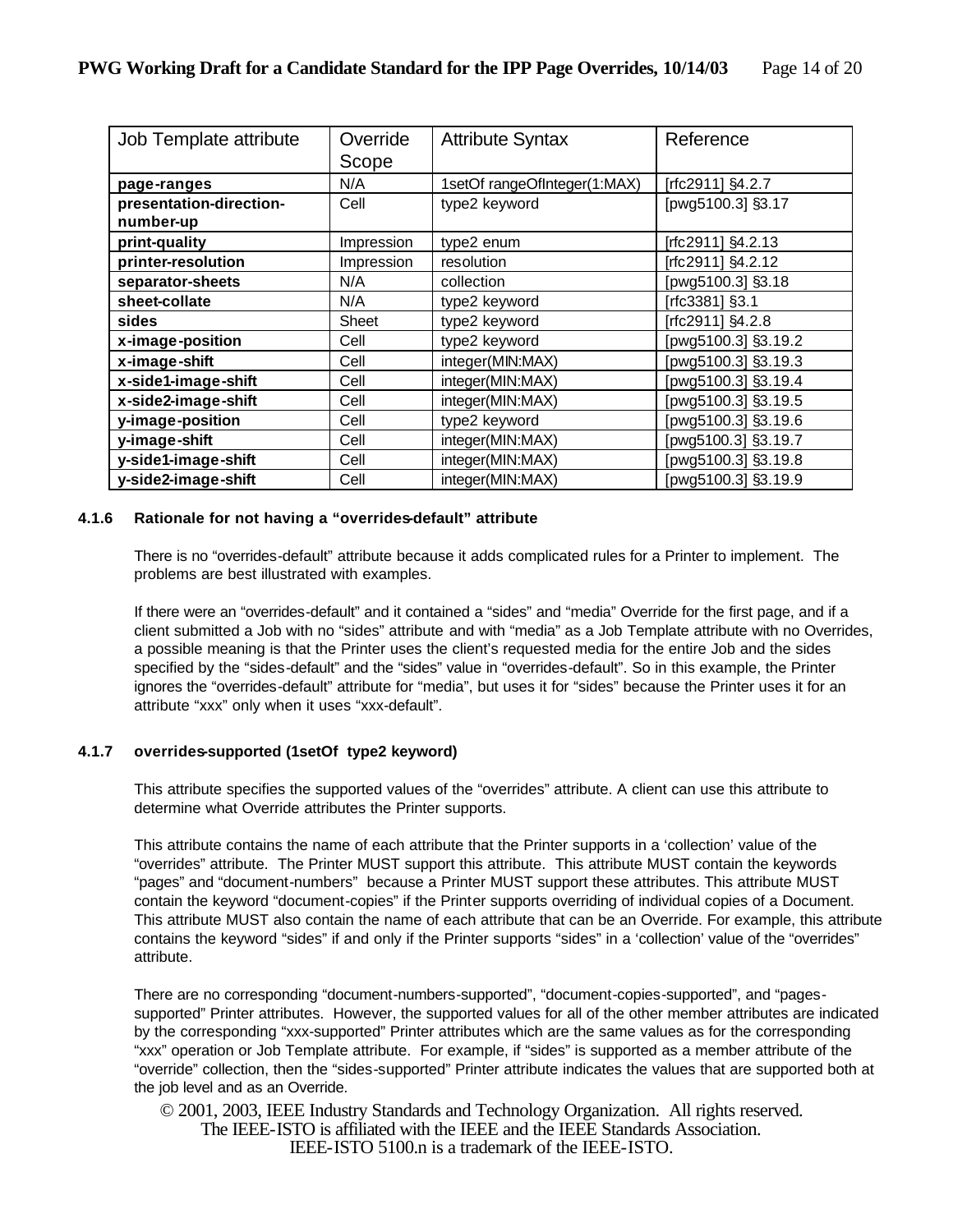## **5 New Job Description Attributes**

The Override Extension adds a new Job Description attribute.

#### **5.1 overrides-actual (1setOf collection)**

This OPTIONAL Job Description attribute specifies the "overridess" attributes that the Printer actually used in producing the job. The Printer MAY support this attribute even if it does not support the "overrides " Job Template attribute.

### **6 Examples**

This section contains example Overrides. Brackets are used to delimit the beginning and end of each Collection value.

#### **6.1 First Page of Single Document is Letterhead**

In the first example, the Printer produces 1 copy of a single Document. It is printed on letter-paper using Print-Job. The first Page of the Document is letterhead paper.

#### **6.1.1 Request**

There is one implied Document A.

Print-Job job template attributes group media: letter overrides: { pages: 1:1 media: letterhead } end-of-attributes Document A

#### **6.2 First Page of Several Documents is Blue**

In the second example, the Printer produces 3 copies of each Document. Each is stapled and printed on letterpaper, two-sided using Create-Job. The first Page of each Document is blue-letter paper and one-sided.

#### **6.2.1 Request**

There are two Documents A and B.

Create-Job

operations attributes group document-format: application/PostScript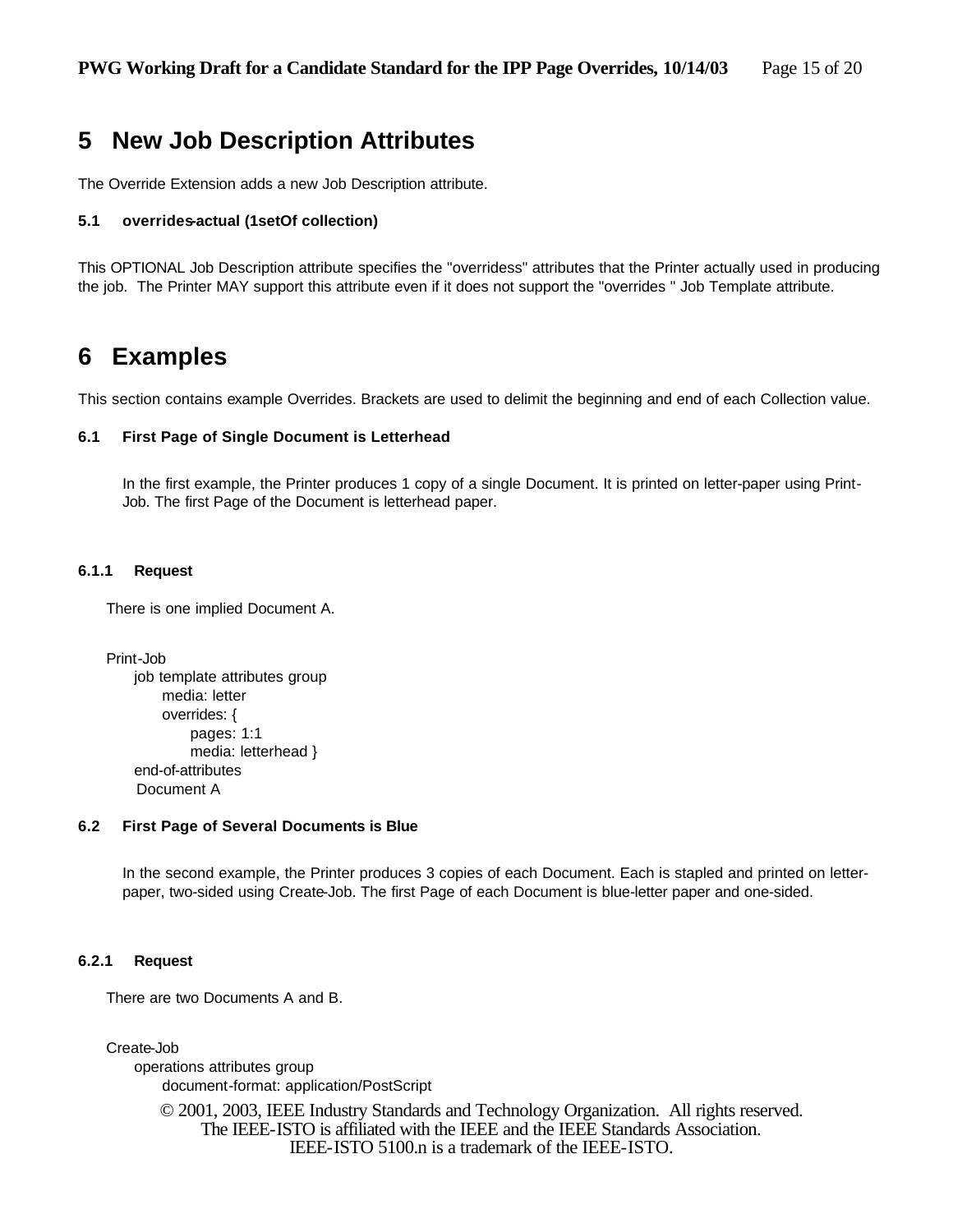job template attributes group multiple-document-handling: separate-documents-collated-copies sides: two-sided-long-edge media: letter copies: 3 finishings: stapling overrides: { pages: 1:1 document-numbers: 1: 2147483647 sides: one-sided media: blue-letter } end-of-attributes Send-Document end-of-attributes Document A Send-Document end-of-attributes Document B

# **7 Conformance Requirements**

This specification describes the conformance requirements for Printers and clients overriding attributes withina Job. This section does not change any of the preceeding normative definitions. If there is any conflict , the previous definitions apply.

#### **7.1 Printer conformance requirements**

In order to conform to this specification, a Printer:

- 1. MUST meet the conformance requirements for Printers specified in [rfc2911].
- 2. MUST support the component numbering semantics specified in section 3.1 for the components that the Printer supports.
- 3. MUST support the Override Scope of Job Template attributes that section 4.1.5 or the definition of any other Job Template attributes REQUIRES a Printer to support.
- 4. MUST support the "overrides" Job Template attribute in the Print-Job and Send-Document operations and, if supported, the Print-URI and Send-URI operations, that section 4 REQUIRES a Printer to support.
- 5. A conforming Printer MUST handle unsupported attributes correctly. If a Printer receives an "overrides" attribute that contains one or more unsupported members, it MUST return in the Unsupported Attributes group of the response the "overrides" attribute with the unsupported member attributes. The "ipp-attributefidelity" attribute determines whether the Printer
	- a. rejects the Job or
	- b. accepts the Job and ignores the unsupported member attributes.
- 6. A Printer MUST support the "pages" and "document-numbers" member attributes.
	- © 2001, 2003, IEEE Industry Standards and Technology Organization. All rights reserved. The IEEE-ISTO is affiliated with the IEEE and the IEEE Standards Association. IEEE-ISTO 5100.n is a trademark of the IEEE-ISTO.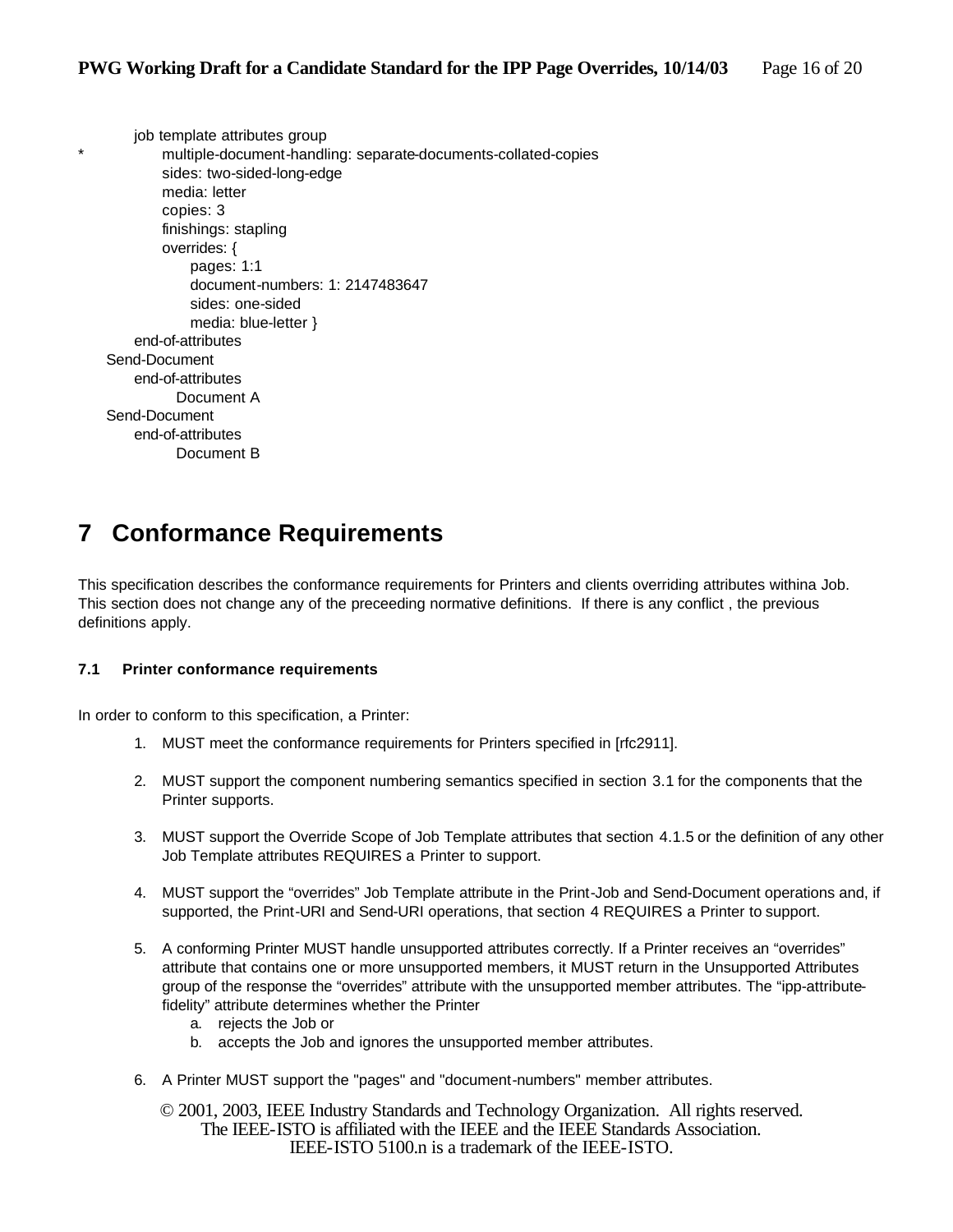7. A Printer MAY support the "document-copies" attribute as a member attribute of "overrides". If a Printer does not support the "document-copies" member attribute and receives it in "overrides", it treats the "document-copies" attribute as described in the item 5 above. If the Printer accepts the Job, it behaves as if the Overrides applied to all copies of the specified documents or pages, i.e. the way the Printer would behave if it supported "document-copies" and the client didn't supply it.

#### **7.2 Client conformance requirements**

In order to conform to this specification, a client:

- 1. MUST meet the conformance requirements for clients specified in [rfc2911].
- 2. MUST support the component numbering semantics specified in section 3.1 for the components that the Printer supports.
- 3. MUST supply the "override" Job Template attribute that meets the syntactic conformance requirements specified in section 4.1 for what an "override" Job Template MUST include.
- 4. MUST support the Override Scope of Job Template attributes that section 4.1.5 or the definition of any other Job Template attributes REQUIRES a Printer to support.
- 5. MAY support the "overrides" Job Template attributes in the Print-Job and Send-Document operations and, if supported, the Print-URI and Send-URI operations, that section 4 REQUIRES a Printer to support.

## **8 IANA Considerations**

This section contains the exact information for IANA to add to the IPP Registries according to the procedures defined in RFC 2911 [RFC2911] section 6.

#### **8.1 Attribute Registration**

The attributes defined in this document will be published by IANA according to the procedures in RFC 2911 [RFC2911] section 6.2 with the following path:

ftp.isi.edu/iana/assignments/ipp/attributes/

The registry entry will contain the following information:

Reference IEEE-ISTO 5100.n: ftp://ftp.pwg.org/pub/pwg/standards/pwg5100.n.pdf

| Section: |
|----------|
| 4.1      |
| 4.1.1    |
| 4.1.2    |
| 4.1.3    |
| 4.1.7    |
|          |

Job Description attributes:  $\qquad \qquad$  Section: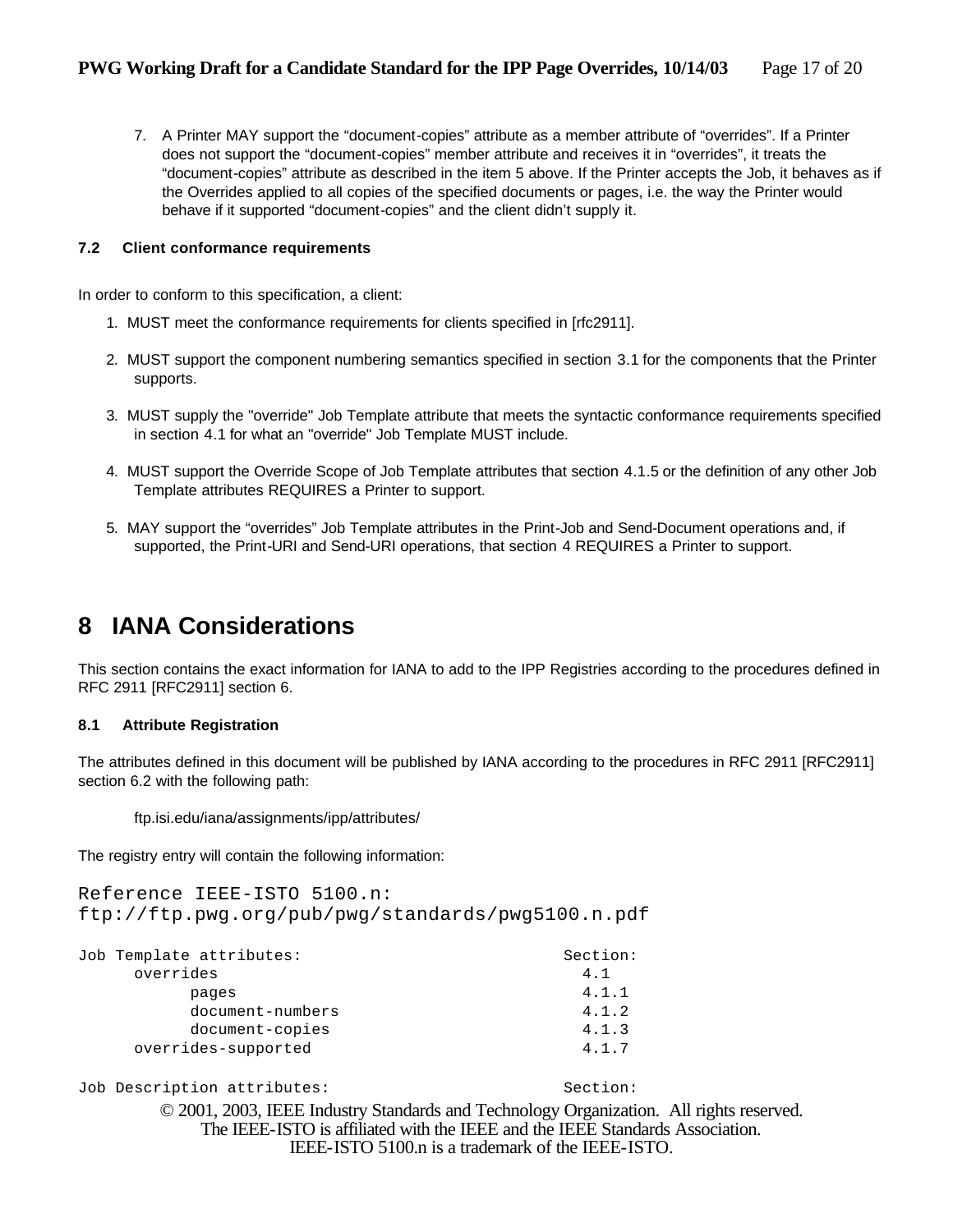overrides 5.1

### **9 Internationalization Considerations**

The IPP extensions defined in this document require the same internationalization considerations as any of the Job Template attributes defined in IPP/1.1 [RFC2911].

### **10 Security Considerations**

The IPP extensions defined in this document require the same security considerations as any of the Job Template attributes defined in IPP/1.1 [RFC2911].

### **11 References**

#### [RFC2026]

Bradner, S., "The Internet Standards Process -- Revision 3", RFC 2026, October 1996.

#### [RFC2565]

Herriot, R., Butler, S., Moore, P. and R. Turner, "Internet Printing Protocol/1.0: Encoding and Transport", RFC 2565, April 1999.

#### [RFC2566]

deBry, R., Hastings, T., Herriot, R., Isaacson, S. and P. Powell, "Internet Printing Protocol/1.0: Model and Semantics", RFC 2566, April 1999.

#### [RFC2910]

Herriot, R., Butler, S., Moore, P., Turner, R. and J. Wenn, "Internet Printing Protocol/1.1: Encoding and Transport", RFC 2910, September 2000.

#### [RFC2911]

Hastings, T., Herriot, R., deBry, R., Isaacson, S. and P. Powell, "Internet Printing Protocol/1.1: Model and Semantics", RFC 2911, September 2000.

#### [RFC3380]

Hastings, T., Herriot, R., Kugler, C., and H. Lewis, "Internet Printing Protocol (IPP): Job and Printer Set Operations", RFC 3380, September 2002.

#### [PWG5100.3]

Hastings, T., Ocke, K., "Internet Printing Protocol (IPP): Production Printing Attributes – Set1", IEEE-ISTO 5100.3-2001, February 12, 2001, ftp://ftp.pwg.org/pub/pwg/standards/pwg5100.3.pdf.

#### [PWG5100.4]

Herriot, R., Ocke, K., "Internet Printing Protocol (IPP): Override Attributes for Documents and Pages", IEEE-ISTO 5100.4-2001, February 7, 2001, ftp://ftp.pwg.org/pub/pwg/standards/pwg5100.4.pdf.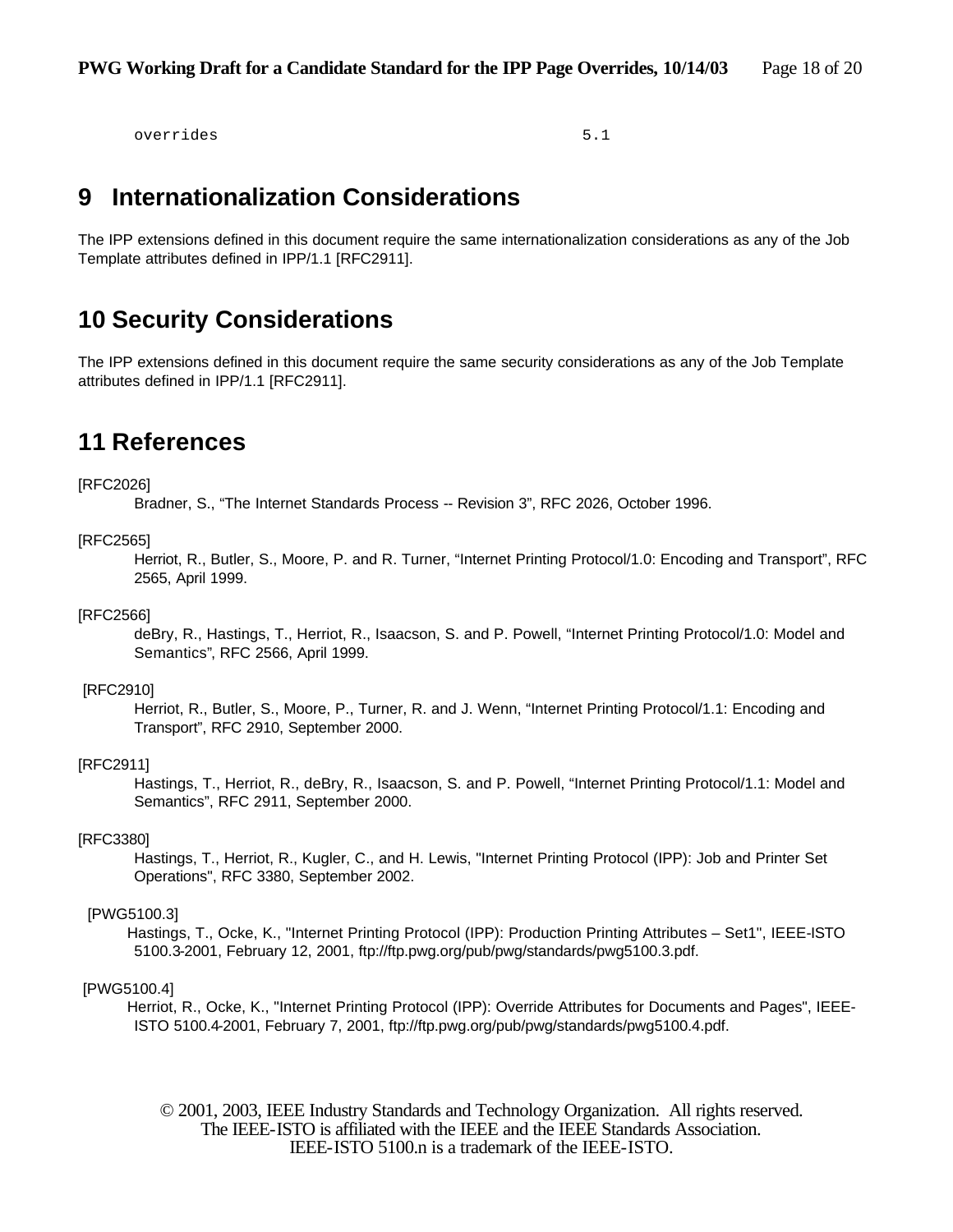# **12 Author's Addresses**

Peter Zehler Xerox Corporation MS: 0128-30E 800 Phillips Road Webster, NY 14580-9701

Phone: 585 265-8755 Fax: 585 422-7961 e-mail: PZehler@crt.xerox.com

Robert Herriot 706 Colorado Ave. Palo Alto, CA 94303

Phone: 650- 324-4000 e-mail: bob@herriot.com

Kirk Ocke Xerox Corporation 800 Phillips Road Webster, NY 14580

Phone: 716-422-4832 e-mail: Kirk.Ocke@usa.xerox.com

IPP Web Page: http://www.pwg.org/ipp/ IPP Mailing List: ipp@pwg.org

To subscribe to the ipp mailing list, send the following email:

- 1) send it to majordomo@pwg.org
- 2) leave the subject line blank
- 3) put the following two lines in the message body: subscribe ipp end

Implementers of this specification document are encouraged to join IPP Mailing List in order to participate in any discussions of clarification issues and review of registration proposals for additional attributes and values.

Other Participants: